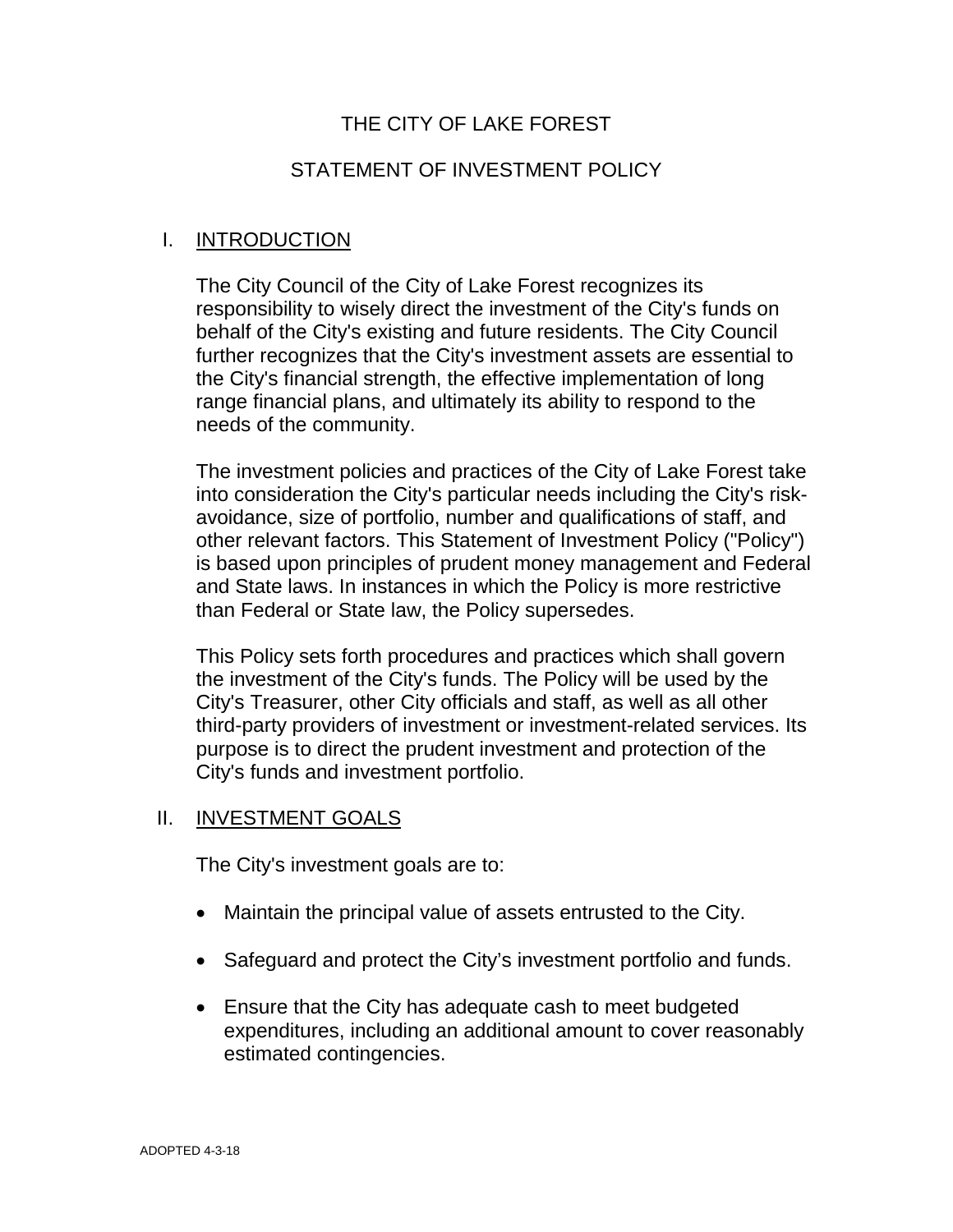- Earn a reasonable market rate of return consistent with the primary objectives of safety and liquidity.
- Increase the value of funds within the City's general fund category over time by reinvesting 100% of the interest earnings into the investment portfolio for the purpose of building a financially-strong City and establishing and maintaining funds required for important future City projects.
- Minimize the City's working capital needs and increase interest earnings by investing a high percentage of idle cash with the exception of compensating balances required to pay the City's primary bank for banking services.
- Assure ongoing compliance with all Federal and State laws governing the investment of moneys under the control of the City Treasurer.

## **III.** DELEGATION OF AUTHORITY

The City of Lake Forest's Resolution No. 92-34 appoints the Director of Finance to serve as the Treasurer. It further authorizes the Treasurer to invest or deposit the City's funds in accordance with California Government Code Sections 53600 and 53630 *et seq.* and all related State and Federal laws.

In the Treasurer's absence, the Treasurer will assign investment responsibilities to City staff. The Treasurer will provide prior written notification to the City Manager and the City Council regarding the designation of responsibilities. In the event that the Treasurer is unable to assign responsibility, the City Manager will select an interim Treasurer.

The responsibility for establishing, monitoring, and maintaining a strong system of investment controls and directing an independent audit of the investment function is delegated to the City Manager. The City Manager's designee(s) may assist in carrying out these functions.

The City Council's primary responsibilities over the investment function includes establishing investment policies, annually reviewing such policies, reviewing monthly investment reports issued by the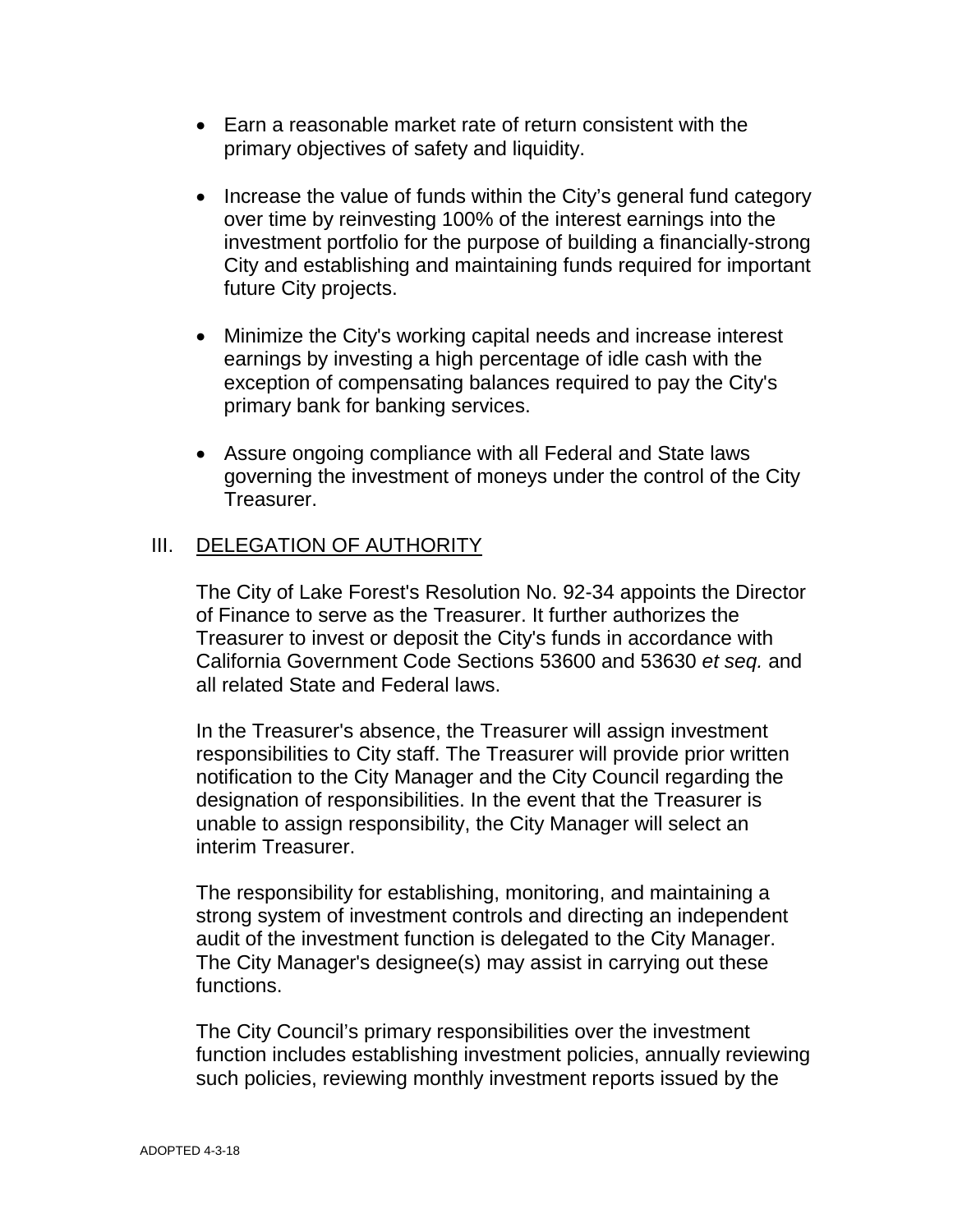Treasurer, authorizing bond documents and other unique financing transactions, and authorizing any deviations from the Policy.

## IV. SCOPE

This Policy applies to all funds except investments related to the City's Deferred Compensation Plan. Investments related to debt issued will be governed by Sections I, II, III, and Sections X through XVI unless a separate policy is adopted by the City Council. With regard to the Deferred Compensation Plan, investment decisions are made by the individual participant for their own deferred funds.

All funds, except as noted below in this Section (IV Scope), entrusted to the Treasurer will be aggregated in a diversified fixed income and money market portfolio with the exception of any endowments, trusts or grants or other funds which are legally required to be invested in a segregated investment account. The dollar amount of each of the City's fund's principal investment will be recorded in the City's accounting records. Interest earned or accrued and capital gains or losses will be allocated to the individual funds based on the principal invested and average overall return on the portfolio consistent with governmental accounting standards.

Subject to this Policy, the Treasurer is authorized, at his/her discretion, to make specific investments for specific funds when special funds have been set-aside for long-term purposes.

Investments related to debt issues will be invested by the Treasurer in accordance with each issue's respective bond indenture provisions. Investments related to the City's Deferred Compensation Plan ("Plan") are managed by a third-party administrator and investment and mutual fund selection is directed by the individual Plan participants.

## V. INVESTMENT PHILOSOPHY

The City's investment philosophy, policies, practices and procedures are conservative in order to minimize risk.

*"The City Council or persons authorized to make investment decisions on behalf of the City investing public funds pursuant to Chapter 4 of Division 2 of Title 5 of the Government Code are trustees and therefore fiduciaries subject to the prudent investor*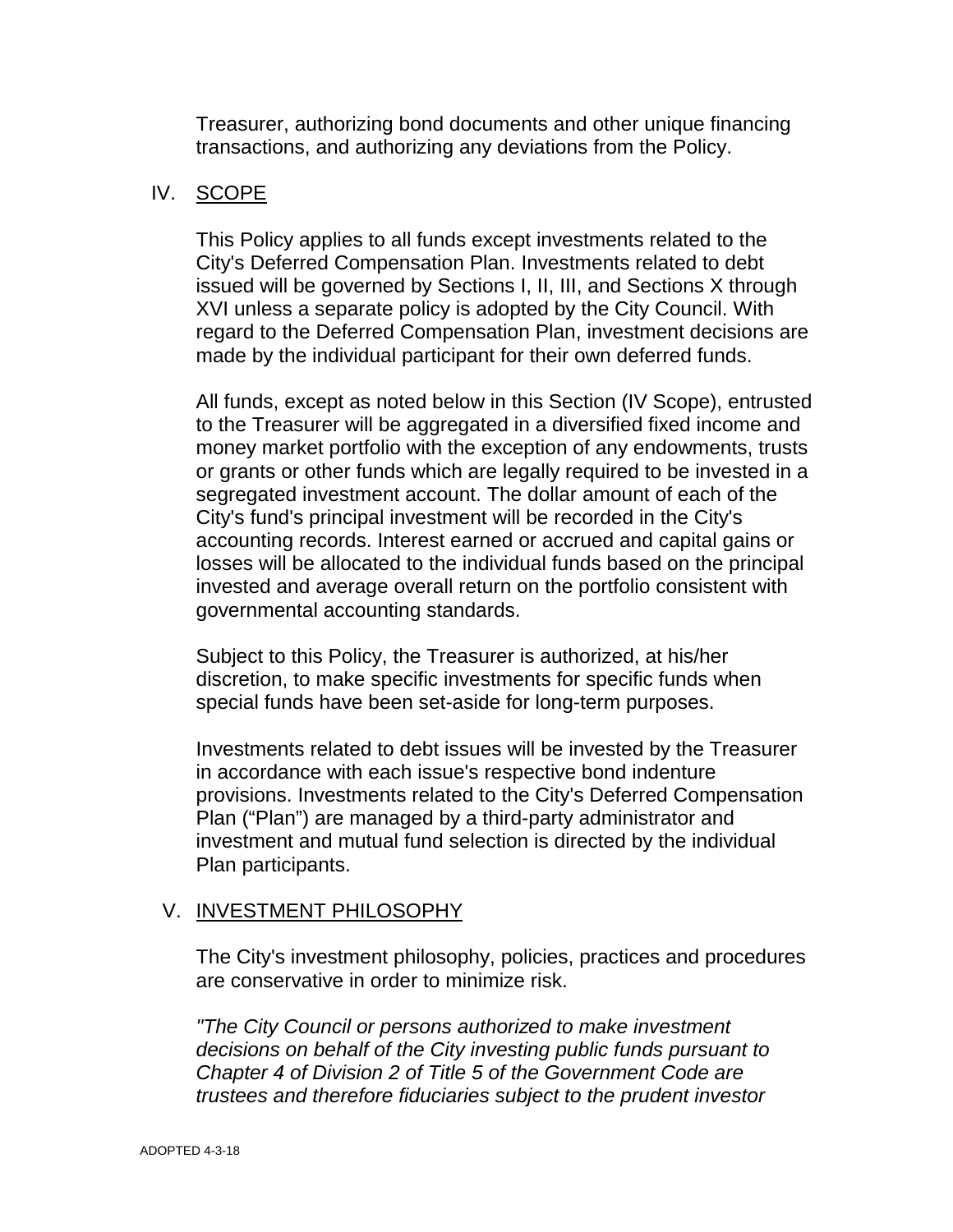*standard. When investing, reinvesting, purchasing, acquiring, exchanging, selling, and managing public funds, a trustee shall act with care, skill, prudence, and diligence under the circumstances then prevailing, that a prudent person acting in a like capacity and familiarity with those matters would use in the conduct of funds of a like character and with like aims, to safeguard the principal and maintain the liquidity needs of the City."*

Any investment officer exercising his/her authority and acting pursuant to the Prudent Investor Rule, in accordance with the City's Policy, will not be held personally liable for any individual investment losses or for total portfolio losses.

The fundamental principles of the City's conservative philosophy are:

- Diversification of the portfolio by investment type.
- Limits on the amount which can be invested in any one type of investment and on the maximum which can be invested in any one issuer.
- Minimum quality standards for securities' issuers.
- Limits on the maximum maturity of any one investment and monthly reporting of the weighted average maturity (WAM) of the portfolio.
- Passive investment strategy.

Accordingly, the City's philosophy prohibits speculation; i.e., the purchase of securities with the intent to profit from favorable changes in market prices or market conditions. Leveraging or borrowing money for the purpose of investing is specifically prohibited.

The City's passive investment strategy results in the practice of purchasing investments with the intent to hold each investment until its stated maturity. However, the City may elect to sell a security prior to its maturity and record a capital gain or loss in order to improve the quality, liquidity or yield of the portfolio in response to market conditions or City needs.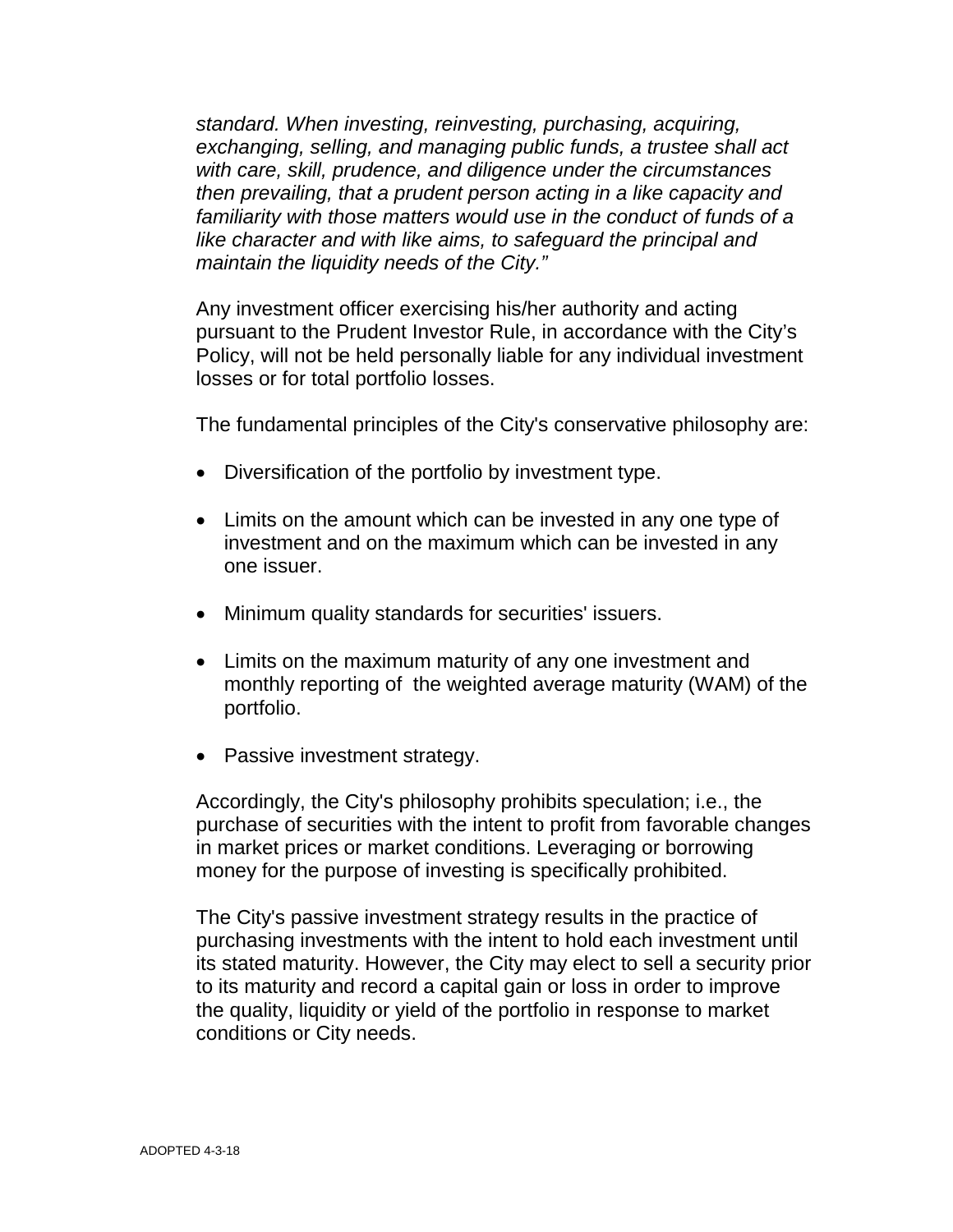## VI. INVESTMENT SELECTION OBJECTIVES

### A. Safety / Preservation of Principal

The City's primary objective is to safeguard the principal value of investment assets. The Treasurer selects each investment based primarily on its relative degree of risk of potential loss of invested capital. Only investments which the fixed income markets generally ascribe a relatively low degree of risk compared to other investment alternatives are purchased.

#### B. Liquidity

The second objective is to meet the liquidity needs of the City of Lake Forest. Consistent with the City's conservative investment philosophy, all investments purchased will be traded in large daily volumes in the secondary market except for non-negotiable time deposits (Certificates of Deposit) and investment pools.

The City will maintain sufficient cash in the form of cash and short-term money market instruments which, together with projected revenues, will cover at least approximately six months of budgeted capital and operating expenses. To the extent possible, the maturity of investments selected will match the City's projected cash flow requirements.

### C. Yield / Return on Investment

The third objective shall be to achieve a return on the funds under the Treasurer's control. Investments are selected based upon their suitability for a conservative, risk-averse public portfolio. Thus, investments are selected first on the basis of safety, marketability and maturity and *lastly* based on reasonable market rate of return based on the characteristics of the portfolio.

The market-average rate of return is defined as the average return on Treasury securities with a maturity which matches the weighted average maturity of the portfolio as tracked by common fixed income indexes.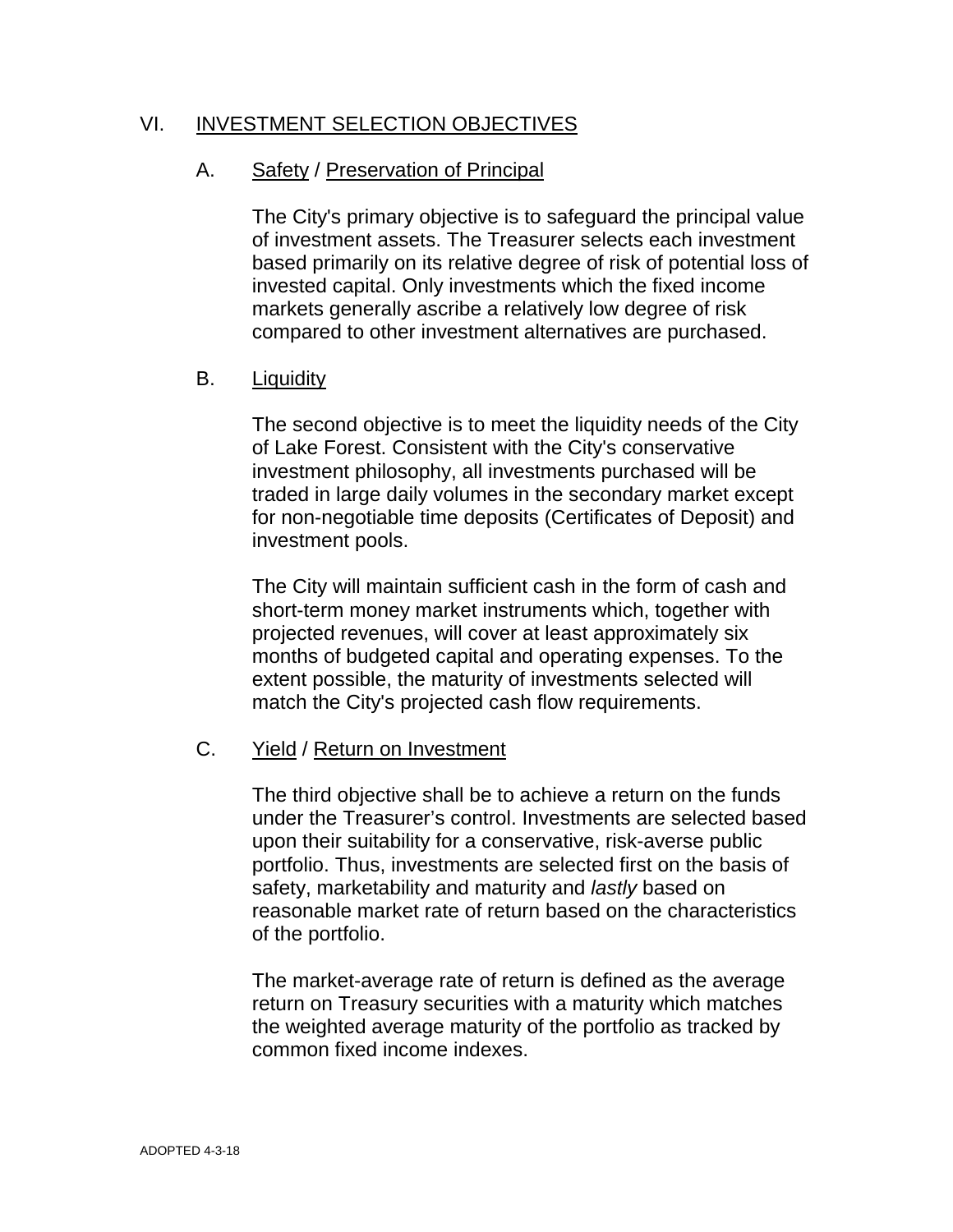### VII. PORTFOLIO MATURITY LIMITS

The maximum maturity for any single investment purchase may not exceed five years.

Maturities will be selected based on a sufficiently detailed cash flow projection which facilitates selecting investment maturity dates to approximately match the projected dates for budgeted expenditures. Once cash flow needs are matched, maturity selection is based on a strategy of laddering maturities and the shape of the yield curve.

Additional maturity limits by investment type which may further restrict individual investment purchases are provided in Section VIII "Allowable Investments."

### VIII. ALLOWABLE INVESTMENTS, QUALITY AND LIMIT GUIDELINES

All local agencies are governed by the California Government Code, Sections 53600 *et seq.* However, consistent with the City's conservative investment philosophy, the types of investments authorized for purchase by the City are further restricted. Limits governing the maximum amount by investment type and the maximum amount which can be purchased by a particular issuer are specified below.

Investments other than government bills, notes, bonds, and agencies are limited based on the quality rating of the issuing institution in order to minimize credit risk. It is to be expected that an issuer's rating may be downgraded from time to time. In the event that an issuer's quality is downgraded two grades below the City's minimum, the City will sell the investment. In the event an issuer's rating has dropped one grade, the Treasurer will use discretion in determining whether to sell or hold the security based on the current maturity, the loss in value, and the economic outlook for the issuer and other relevant factors. In no event will the Treasurer hold on to an investment solely to avoid an investment loss unless specifically authorized or directed by the City Council after full disclosure of the risks and advantages of such action.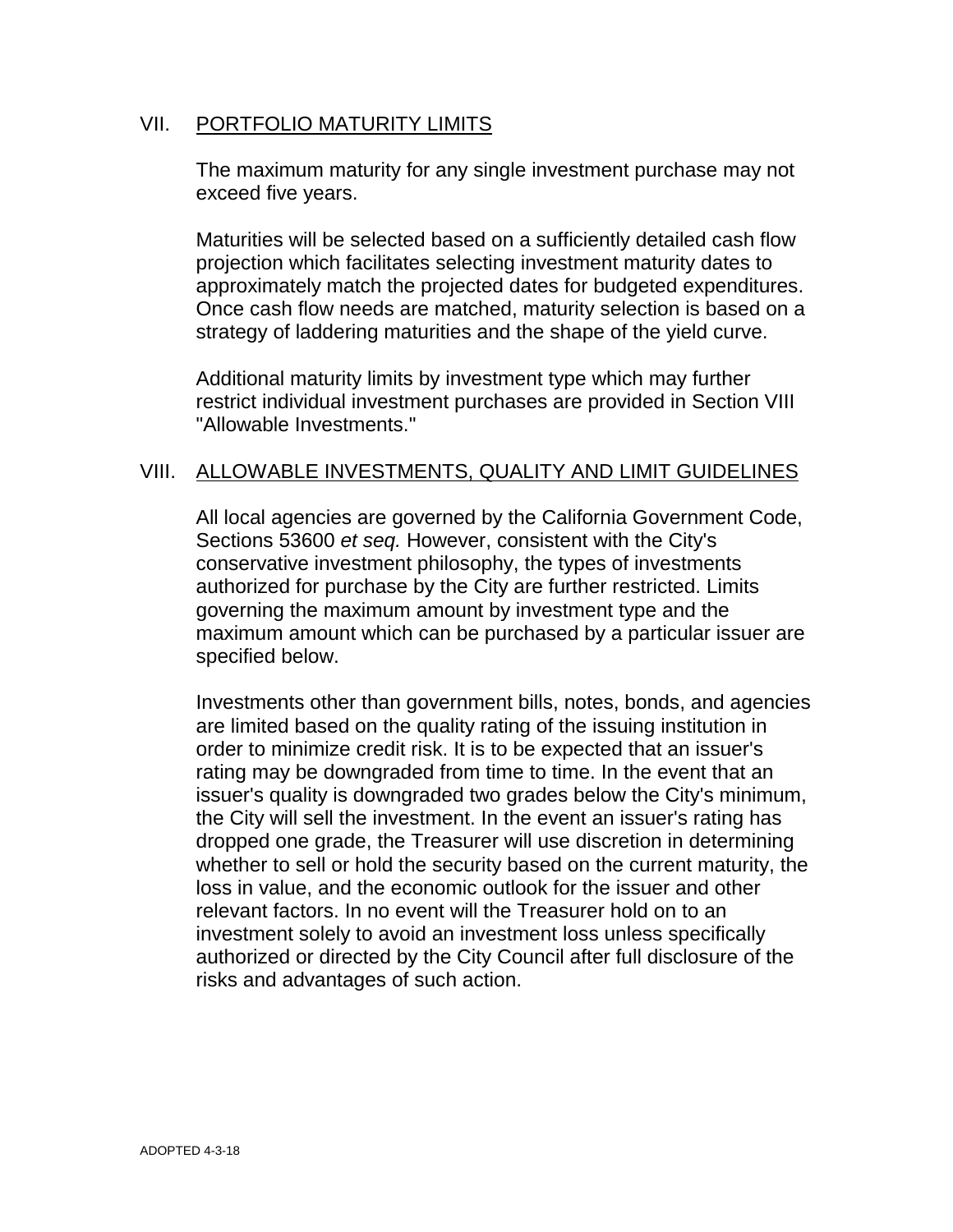### A. United States Treasury Bills, Notes and Bonds

These are instruments issued by the U.S. Treasury. They are backed by the full faith and credit of the federal government.

U.S. Treasury issues are considered to be the safest of all investments. These securities are very liquid and marketable and they offer a wide range of available maturities.

Maximum: No limit

#### B. Federal Agencies

These are instruments issued by federally-owned or sponsored Agencies of the federal government. They have either the implied or guaranteed backing of the federal government.

Next to U.S. Treasury issues, Federal Agencies are typically considered the safest class of securities available. These securities are very liquid and marketable and they offer a wide range of available maturities.

Acceptable investments only include traditional fixed-income securities (notes and bonds) as more complex, structured products are not permitted.

Issuer Limits: 70% per Federal Agency or Government Sponsored Agency.

Maximum: No Limit

#### C. Bankers' Acceptances (BAs)

Bankers' Acceptances (BAs) are a suitable short-term investment because they provide an attractive yield, and they are considered a relatively safe and liquid investment.

The Bankers' Acceptance is a time draft drawn on and accepted by a bank for payment, of the shipment or storage, of merchandise. The initial obligation of payment rests with the drawer, but the bank substitutes its credit standing for that of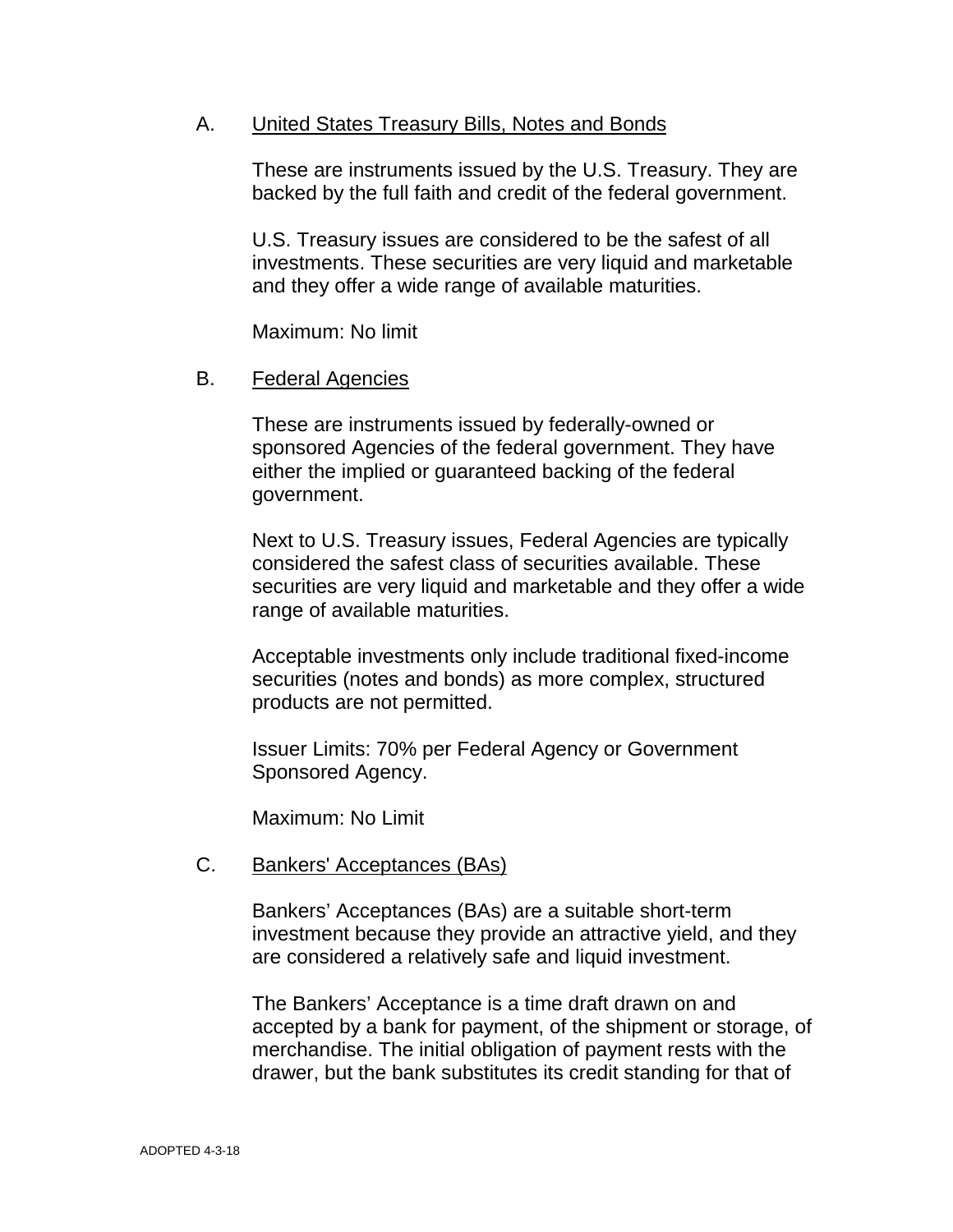the borrower and assumes the obligation to pay face value at maturity.

Quality: Only issuer's deemed "eligible" for purchase by the Federal Reserve Bank.

Issuer Limit: 5%

Maturity Limit: 180 days

Maximum: 20%

### D. Time Deposits (Non-Negotiable Certificates of Deposit)

A Time Deposit is a non-negotiable instrument evidencing a deposit with a financial institution for a fixed period of time and normally for a fixed rate of interest.

The Federal Deposit Insurance Corporation can insure Time Deposits if issued by a bank, or the Federal Savings and Loan Insurance Corporation if issued by a savings and loan association.

Quality: Top 25% of peer group as independently rated.

Collateral Requirement: Amounts in excess of the \$250,000 FDIC-insured amount are collateralized in accordance with the California Government Code.

Maximum: 30%

#### E. Negotiable Certificates of Deposit (Negotiable CDs)

A Negotiable Certificate of Deposit (CD) is a negotiable instrument evidencing a time deposit with a bank. Negotiable Certificates of Deposit shall not exceed the FDIC insurance limit of \$250,000.

Quality: Top 25% of peer group as independently rated.

Maximum: 30%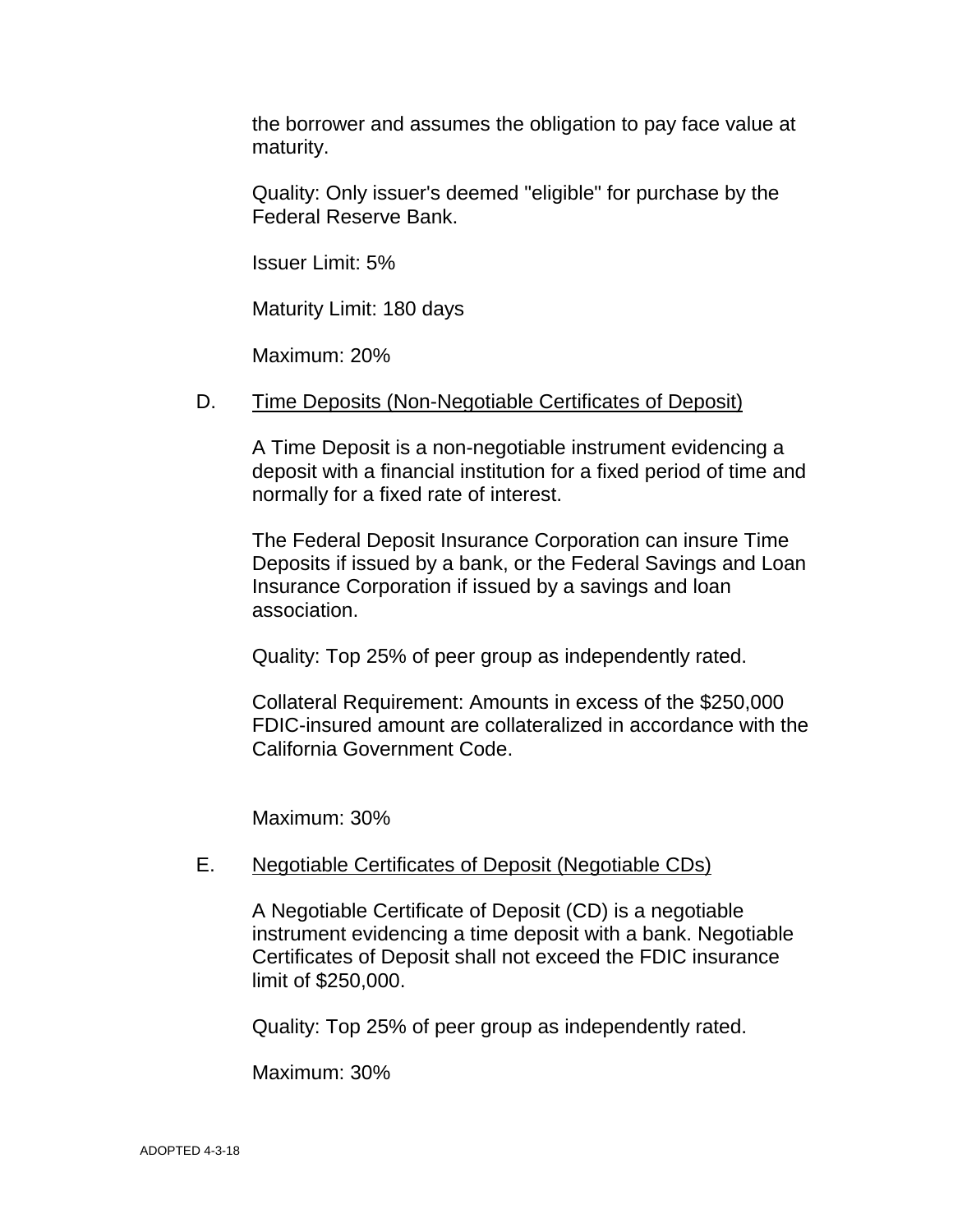### F. Repurchase Agreements

Collateral Requirement: Securities acceptable as collateral shall be securities which are fully or de facto guaranteed as to principal and interest by the United States Government or any agency of the United States. The market value of securities that underlay a repurchase agreement must be valued at 102 percent or greater of the funds borrowed against those securities. Securities values must be marked to market weekly and be equal to their par value plus an additional standard market percentage. A signed master repurchase agreement shall be on file with the City of Lake Forest prior to execution of any repurchase trades.

Repurchase Agreements (Repo's) are one of the most flexible investments available to invest short-term funds and, when proper guidelines are followed, relatively safe.

A Repurchase Agreement involves two simultaneous transactions. One transaction involves the sale of securities (collateral) by a borrower of funds, typically a bank or broker/dealer in governments or agencies, to a lender of funds. The lender can be any investor with cash to invest. The second transaction is the commitment by the borrower to repurchase these securities at the same price plus a predetermined amount of interest on an agreed future date.

Collateral Requirement: Securities acceptable as collateral shall be securities which are fully or de facto guaranteed as to principal and interest by the United States Government or any agency of the United States. The market value of securities that underlay a repurchase agreement must be valued at 102 percent or greater of the funds borrowed against those securities. Securities values must be marked to market weekly and be equal to their par value plus an additional standard market percentage. A signed master repurchase agreement shall be on file with the City of Lake Forest prior to execution of any repurchase trades.

Maturity Limit: 92 days

Maximum: 10%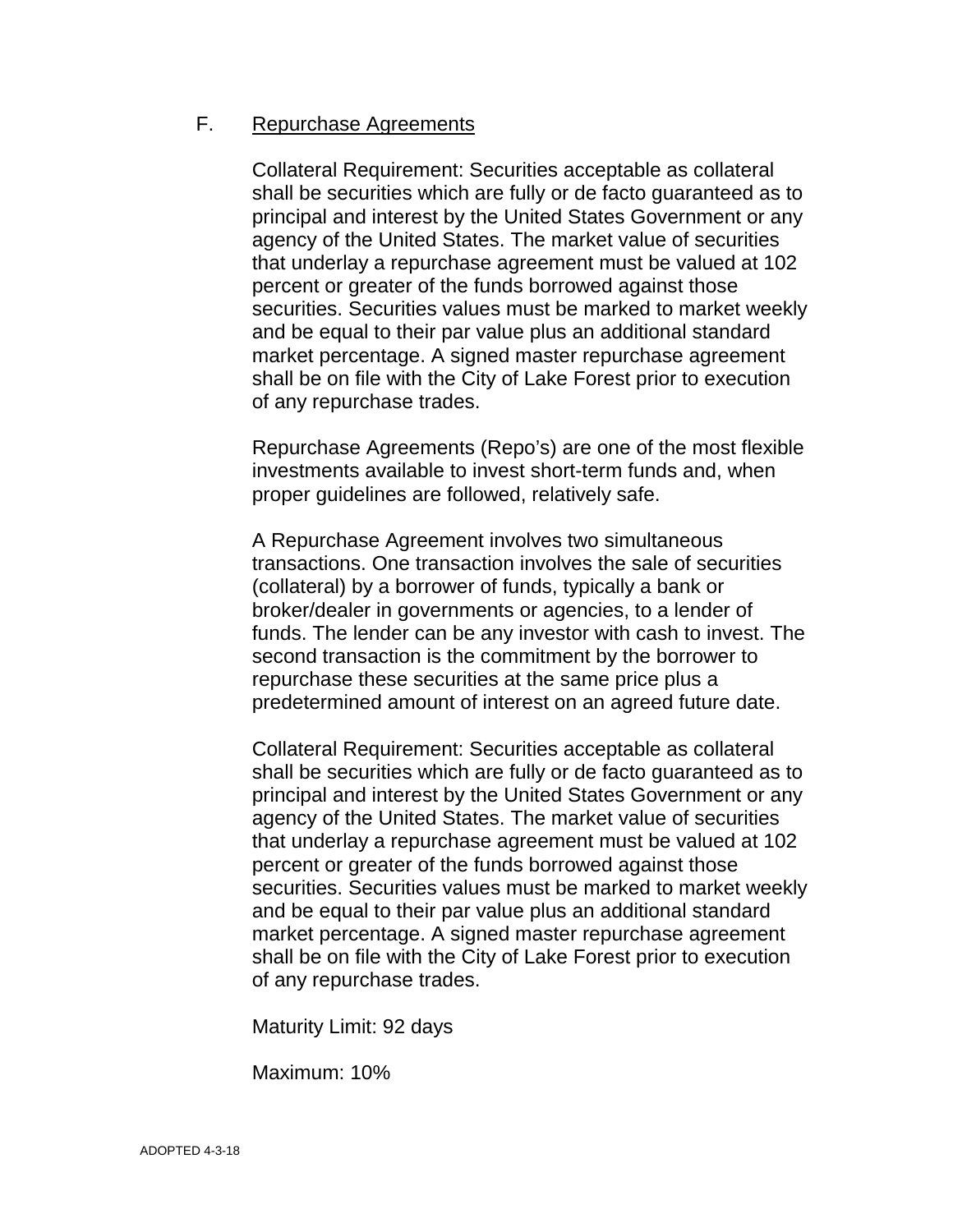### G. Commercial Paper

Commercial Paper is negotiable corporate dept, usually unsecured, and issued on a continuous basis for short time frames. Commercial Paper can offer some of the most attractive short-term rates available, odd amounts of funds can be invested and a wide range of maturities are normally available.

Issuer Limit: 5%

Quality: Highest rating category by a nationally-recognized statistical rating organization, and that satisfies California Government Code section 53601, subdivision (h).

Maximum: 25%

Maturity Limit: 270 days or less

### H. Local Agency Investment Fund (LAIF)

The Local Agency Investment Fund (LAIF) allows local government agencies to obtain higher yields while maintaining safety and liquidity through pooling surplus cash with the State's surplus cash thereby creating a multi-billion dollar money pool and enabling investment in diversified instruments.

The LAIF fund is a special fund with the State of California's Treasury, created by law. The law permits local government agencies to pool surplus monies in this fund and utilize the trained personnel in the State Treasurer's Office for its investments.

LAIF investments in instruments prohibited by or not specified in the City's Policy do not exclude it from the City's list of allowable investments provided that the fund's reports allow the Treasurer to adequately judge the risk inherent in the portfolio.

Maximum: \$50 million for each permitted investment account in accordance with LAIF requirements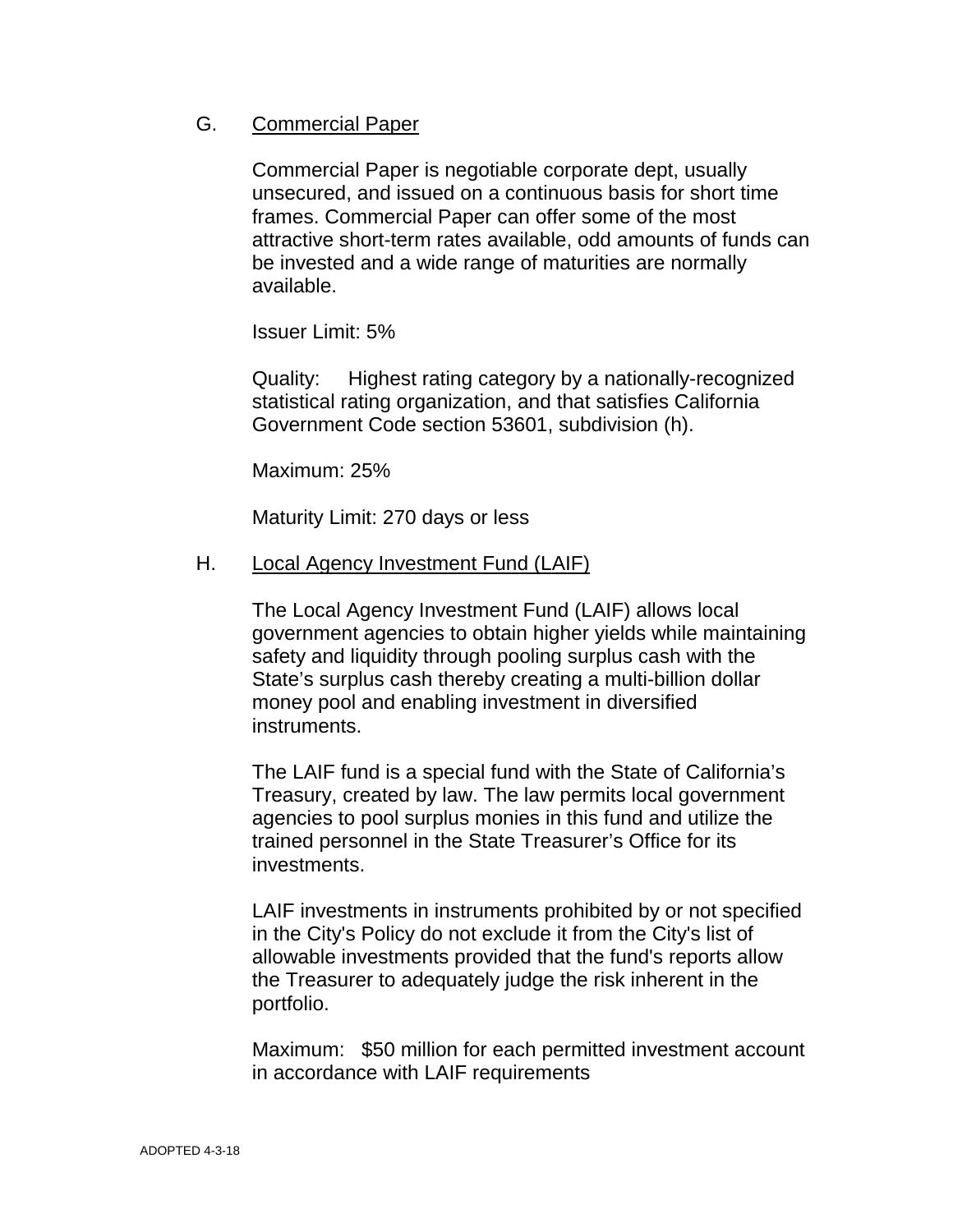## I. ORANGE COUNTY INVESTMENT POOL (OCIP)

The Orange County Investment Pool (OCIP) allows local government agencies to voluntary invest surplus cash to obtain competitive yields while maintaining safety and liquidity thereby creating a multi-million dollar County investment pool that utilizes the trained personnel in the County's Treasurer's Office for its investments.

The Treasurer's foremost objective in investing public funds is to ensure that public funds are invested in a manner that provides for maximum security of principal and preservation of capital, while conforming to all Federal and State laws, statutes and resolutions government investment of public funds. The second objective is to maintain sufficient liquidity to enable participants to meet their operating cash flow needs. Liquidity is essential to the safety of principal. The third and least important objective is to obtain a market rate of return throughout budgetary and economic cycles within the investment policy risk parameters and cash flow needs.

Maximum: No limit

#### J. **Investment Joint Powers Authorities**

The City may invest in investment joint powers authorities provided that the City is a member, that the pool provides comprehensive, timely, monthly reports which include transaction listings, reports gains and losses, provides market values for securities, provides a quality rating for investment securities, takes delivery of securities prior to payment, thirdparty safekeeping of all investments, for whom an audit is conducted annually by an independent authority other than the local agency's internal auditors, and that leveraging of the portfolio is not permitted.

Maximum: 30%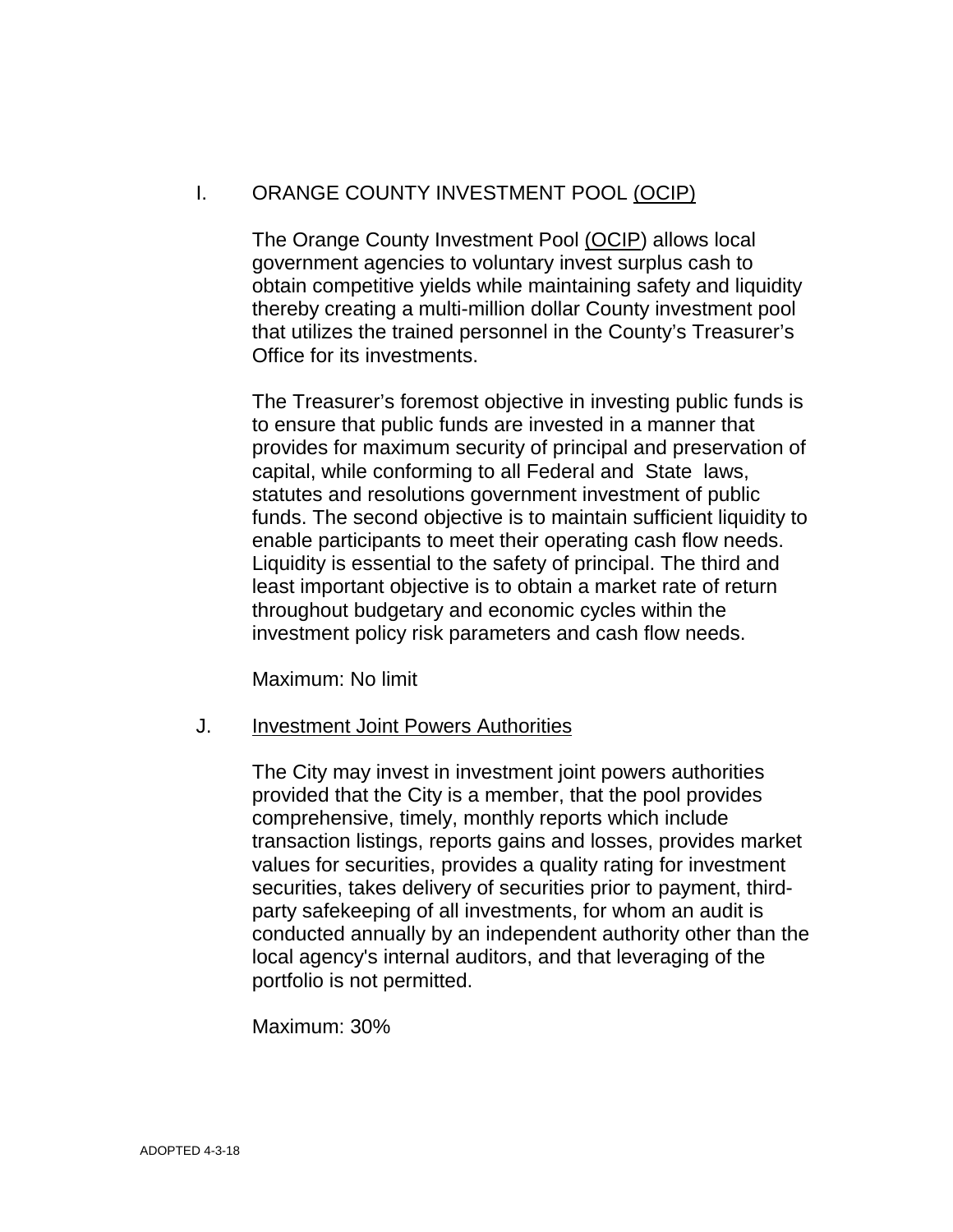K. Money Market Mutual Fund

Quality: Highest rating from not less than two of the three nationally-recognized rating services.

Maximum: 10%

Meet the criteria contained in Government Code Section 53601(l).

L. Prohibited Investments

State law not withstanding, any investments not specifically described herein including, but not limited to, medium term corporate notes, zero coupon bonds, first mortgages or trust deeds, customized mortgage- and asset-backed securities, derivatives, inverse floaters, common stock, equity investments, securities that could result in zero-interest accrual, range notes, collateralized mortgage obligations, interest-only strips, reverse repurchase agreements, unregulated and/or uninsured investment pools or trusts except as specified above, futures, options (excluding callable securities as described in Section VIII B), derivative securities and securities with high price volatility, limited marketability, where the interest accrual could be zero if held to maturity, are prohibited. Investment transactions which would impair public confidence in the Lake Forest City government are to be avoided.

## IX. REPORTING

The Treasurer shall render a monthly report to the City Manager and the City Council within thirty (30) days following the end of the month covered by the report. The report shall provide the following information:

- Breakdown of portfolio by type of investment, showing dollar amount and percent of portfolio invested in each.
- Side-by-side comparison of the current portfolio to the Policy limits for type, maturity, issuer and quality.
- Annualized return and the weighted average maturity on portfolio.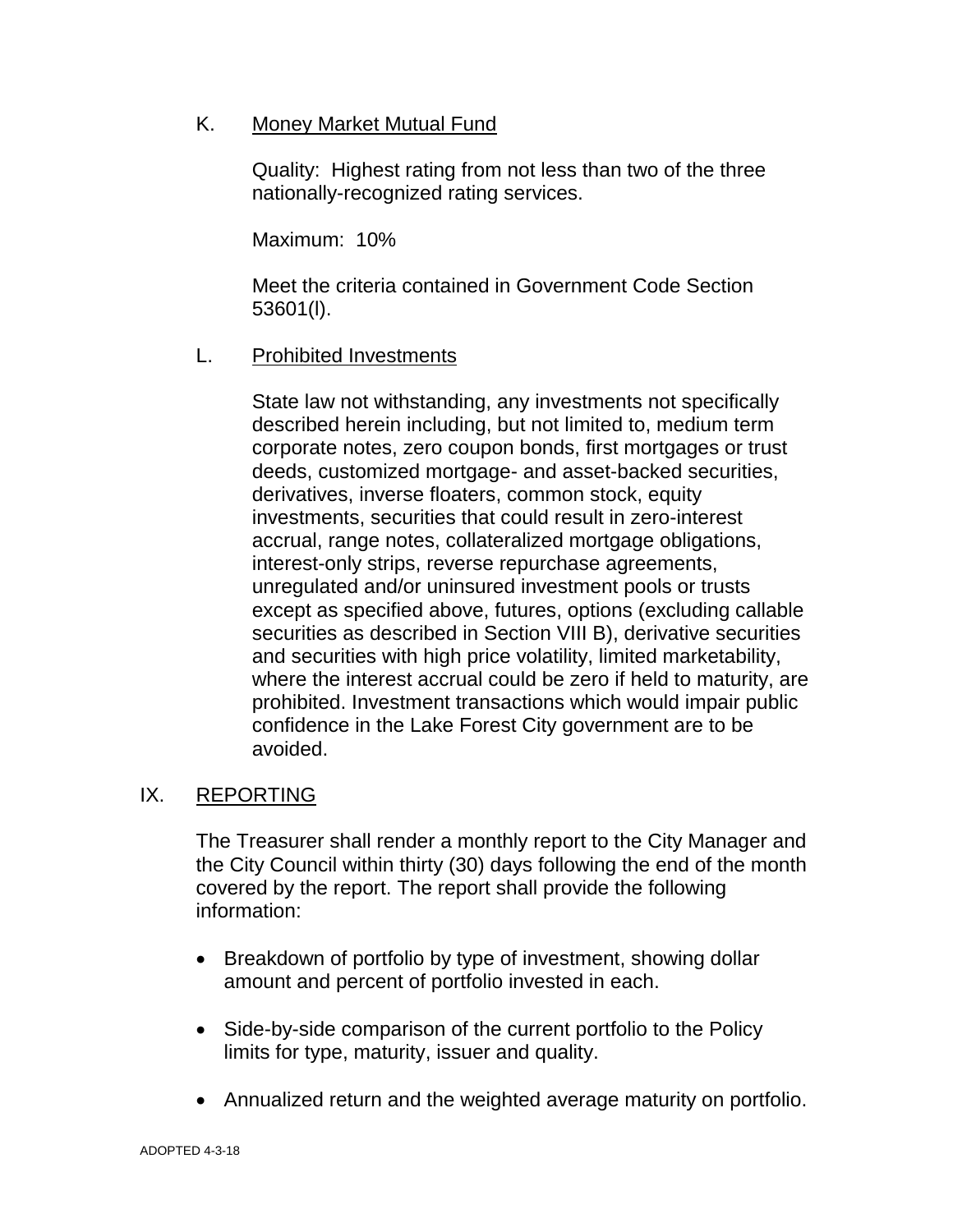- Annualized return and the weighted average to call on portfolio.
- Summary of market value by type of security and for total portfolio compared to book value.
- Breakdown by issuer within each investment type with actual vs. allowed percentages and most recent quarterly rating of issuer.
- Distribution of investments broken down by selling institution in dollar amount.
- Any funds, investments or programs, including loans, which are under management of contracted parties.
- Detailed listing of current holdings.
	- Shows book value, market value (with source at valuation), and par value as of the date of the report
	- Shows coupon or discount rate, yield to maturity, and total return
	- Shows type, issuer, seller, and safekeeping institution
	- Shows purchase date, actual maturity date, and projected maturity date
		- A statement denoting the ability of the City to meet its expenditure requirements for the next six months.
		- Summary of transactions, by category, of all purchases, maturities, and sales for the period.
		- Explanation of degree of interest rate sensitivity inherent in the portfolio.
		- Treasurer's compliance statement.
		- Narrative explanation of any significant changes.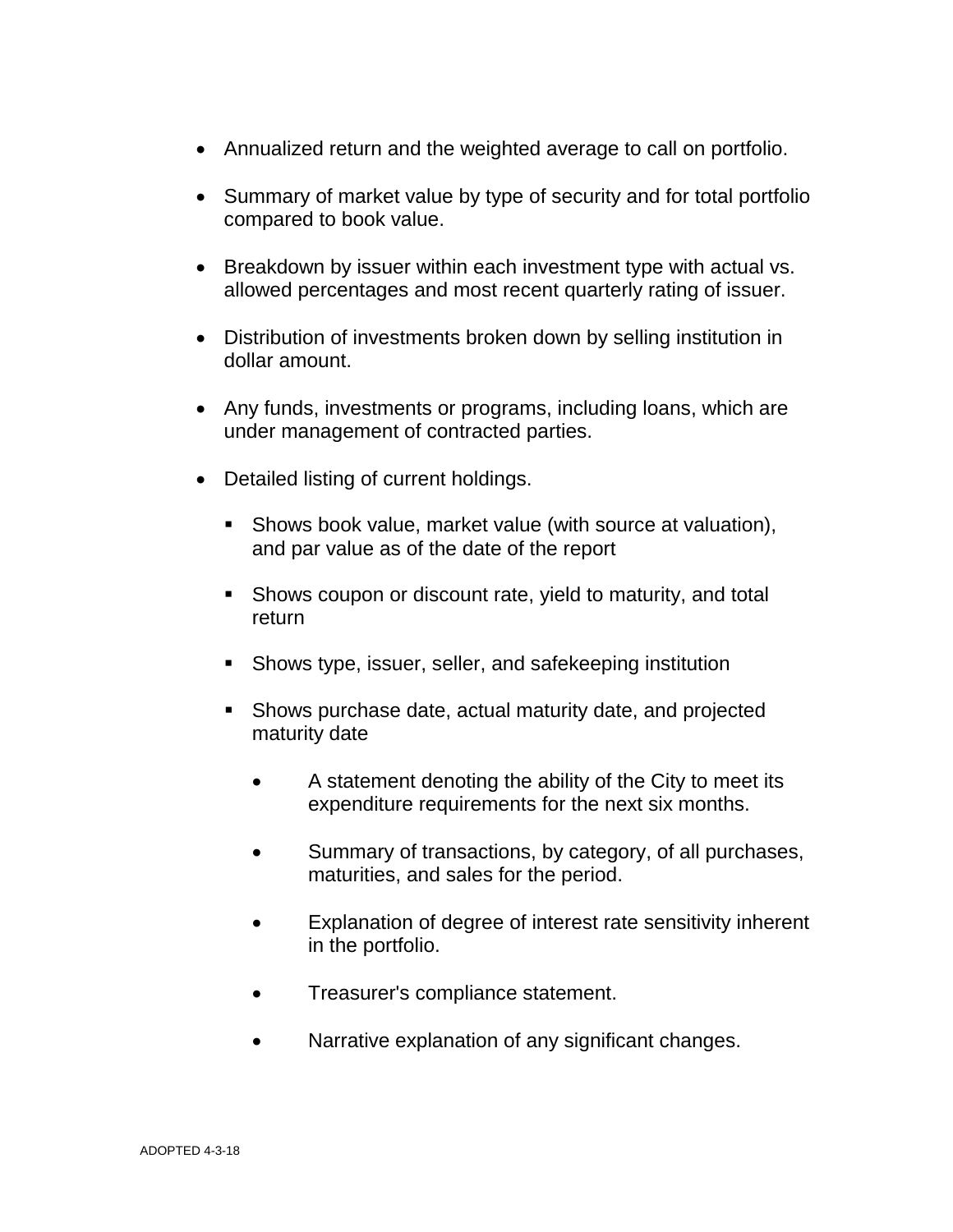## X. QUALIFICATIONS OF FINANCIAL INSTITUTIONS WHICH SELL THE CITY INVESTMENTS

The Treasurer will obtain information from qualified financial institutions to determine if the institution makes markets in securities appropriate to the City's needs, can assign qualified sales representatives and can provide written agreement to abide by the conditions set forth in the City of Lake Forest's Policy. The Treasurer will recommend to the Council three to six institutions for inclusion on the City's approved list. Any changes to the City's approved list of selling financial institutions must be reviewed by the City Council based on documented rationale. The Treasurer shall review the approved list every five (5) years. Investment accounts with all financial institutions are standard non-discretionary accounts and may not be margin accounts.

## A. Broker/Dealers

The purchase by the City of any investment other than those purchased directly from the issuer shall be purchased from a broker/dealer firm that is on the City's approved list. To be considered for placement on the City's list, the broker/dealer must comply with the following:

- 1. Minimum capital of \$10 million.
- 2. Be a "primary" or regional dealer and qualify under the Securities and Exchange Commission (SEC) Rule 15c3-1.
- 3. Be in operation for at least five (5) years.
- 4. Submit annual audited financial statements.
- 5. Submit a completed City of Lake Forest Broker/Dealer Questionnaire.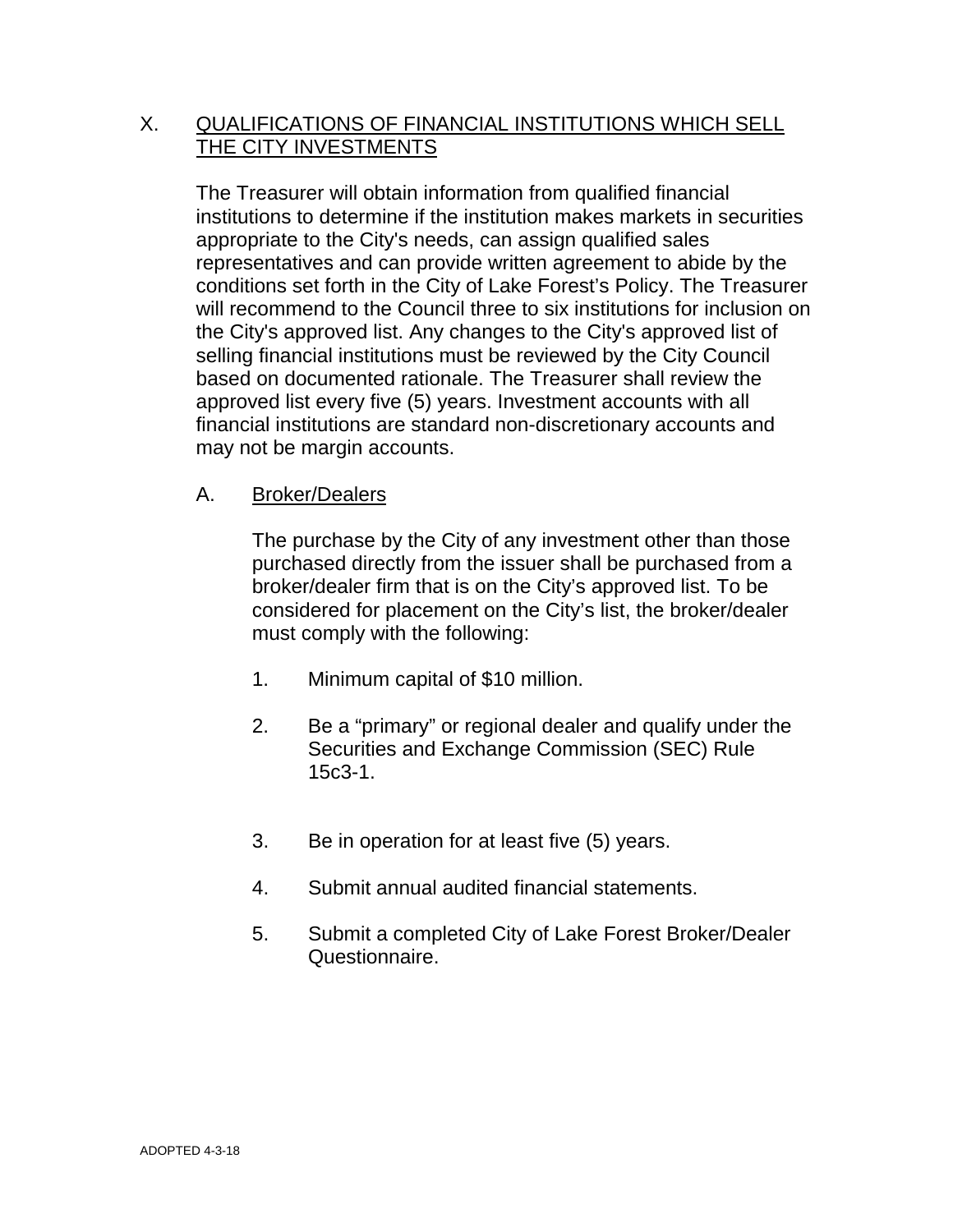## B. Banks

The City shall purchase securities from banks which are: (1) nationally or State chartered banks, (2) registered as investment securities dealers, and (3) ranked in the top twenty-five percent (25%) of its peer group as independently rated by a nationally recognized ranking service.

## C. The Federal Reserve Bank

Direct purchases of bills, notes, and bonds from the U. S. Federal Reserve Bank branches are allowed and are exempt from quality requirements.

### D. Investment Bankers, Underwriters and Financial Advisors

The purchase by the City of any investments from these providers in the course of completing a bond transaction must be expressly authorized by the City Council after such a provider discloses their commission, spread, or fee in approximate dollar amount. Otherwise, the acquisition of such investments must be procured from the broker/dealer customarily used by the City.

## XI. QUALIFICATIONS FOR SAFEKEEPING INSTITUTIONS

The City will safekeep investments only with a Federal or State association (as defined by Section 5102 of the Financial Code), a trust company or state or national bank located within this State or with the Federal Reserve Bank, or with any state or national bank located in any city designated as a reserve city by the Board of Governors of the Federal Reserve System. Such safekeeping institutions must be rated in the top twenty-five percent (25%) of their peer group as ranked by an independent rating service and/or is ranked at least AA or Aa by Standard and Poor's and Moody's.

In the event an institution's rating is downgraded two letter rankings or drops in the lower sixty percent (60%) of its peer group, the Treasurer will conduct a Request for Proposal process for an alternative safekeeping bank which meets the City's criteria.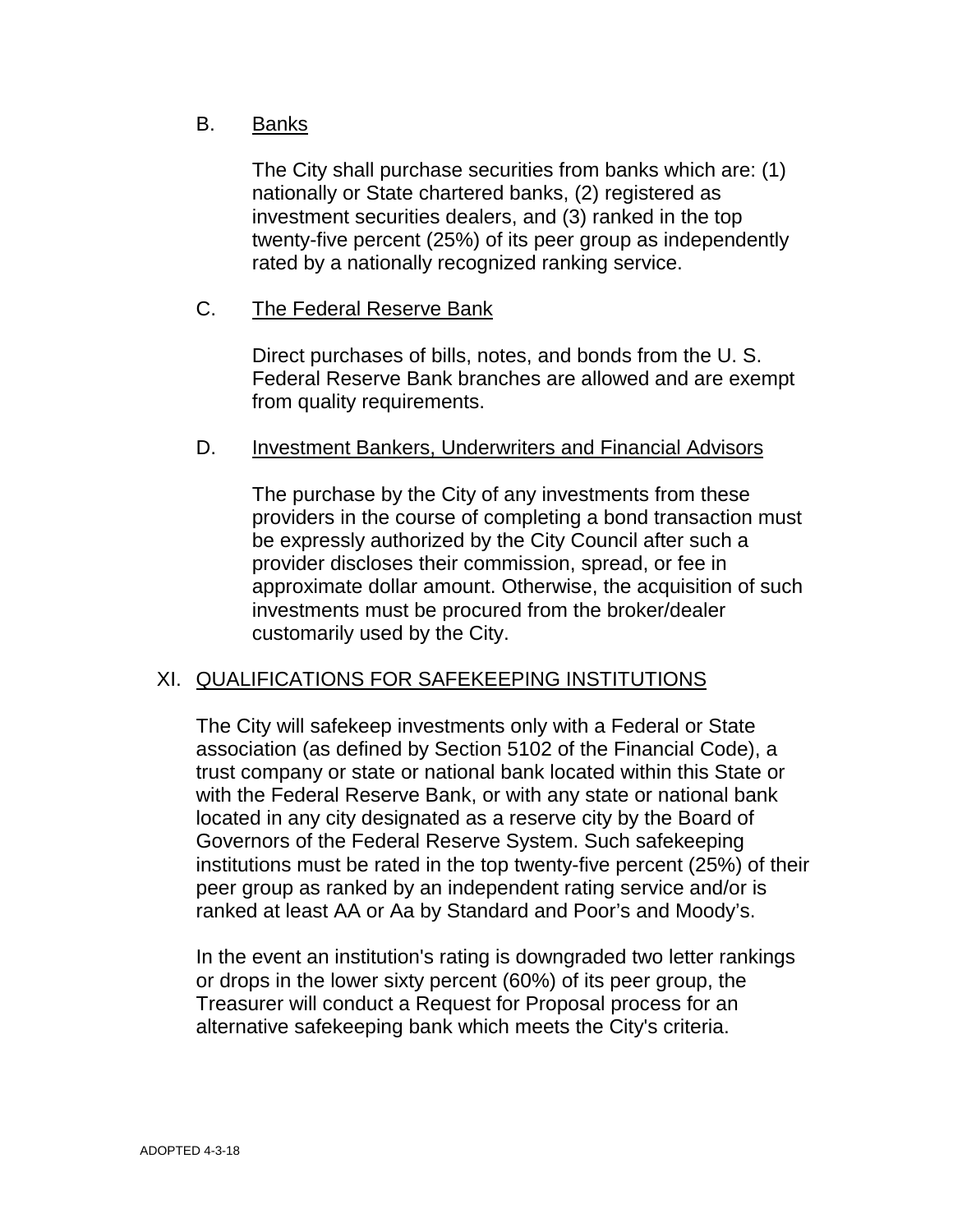## XII. INVESTMENT CONTROLS

The City Manager will implement and maintain a system of internal investment controls and segregated responsibilities of the investment function in order to prevent fraud, theft, loss of principal, loss of control over funds, inaccurate reporting, negligence, over-reliance on a single employee for investment decisions, controls, transactions, and recording and reporting. In addition to limits related to investment type, quality, maturity and amount, controls will include:

### A. Safekeeping of Securities

Third-party safekeeping with an institution is required for all investments. Third-party safekeeping institutions may not act as custodians for any securities which that institution has issued or sold to the City.

Collateral should always be at safekeeping.

Payment procedures for all securities transactions will be delivery vs. payment.

#### B. Competitive Bidding of Investments

The City's investment procedures require that approved broker/dealers compete for investment purchases and sales in order that the City obtain the highest yield available in the market for a comparable investment and to ensure that all investment transactions are free from favoritism. A comparable investment represents a similar instrument maturing within 90 days of the first quote obtained.

For the purchase of original issuances of Treasury Bills, Notes, and Bonds, the Treasurer shall either rotate among the approved broker/dealers when obtaining one bid or accept the best bid when a minimum of two bids are solicited. For all other investments a minimum of two bids will be solicited. The City Treasurer shall determine the best bid for the City, if any, and act accordingly.

If a specific type of instrument is considered to be necessary for diversification by the City Treasurer, and only one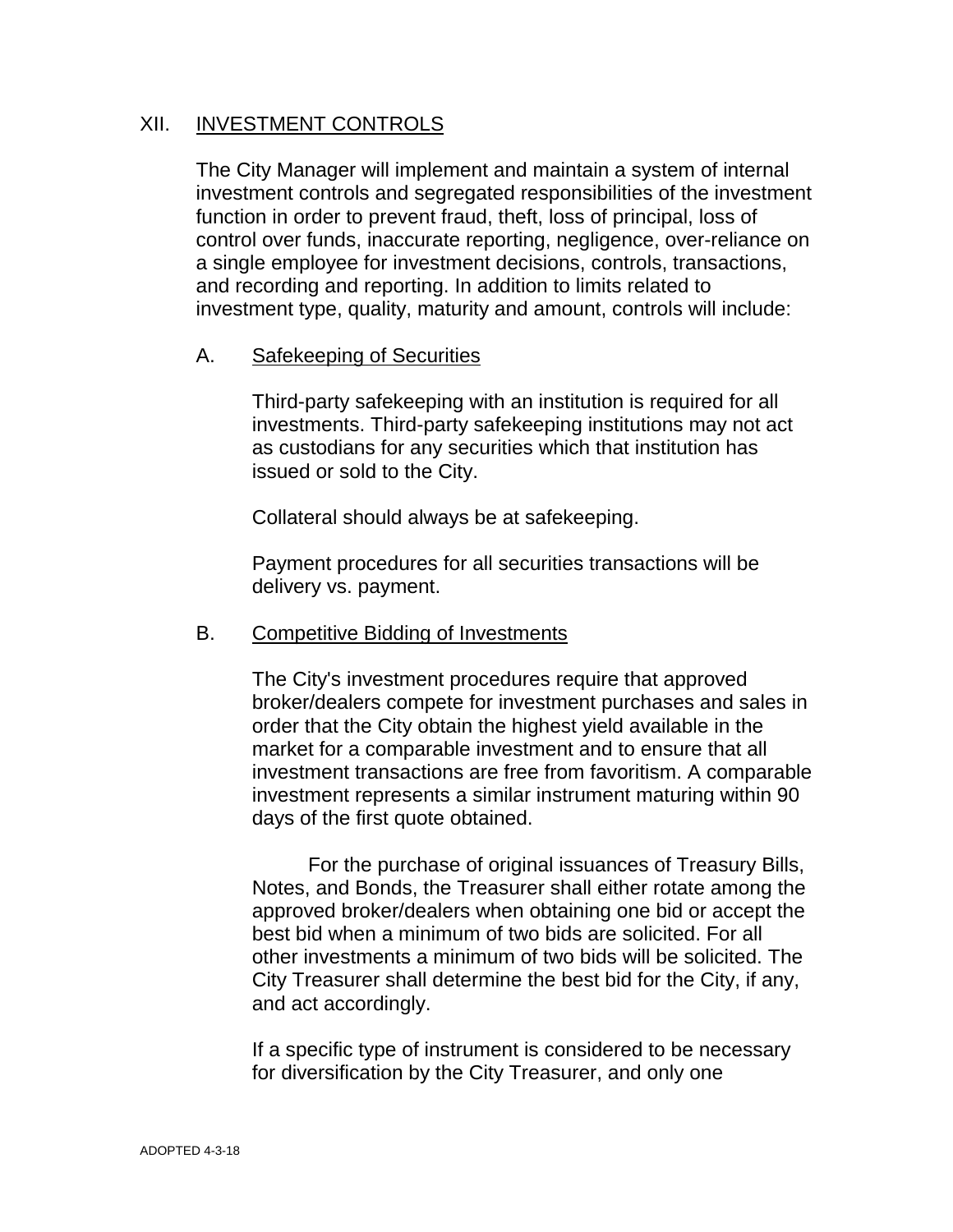authorized broker owns the targeted instrument, the City Treasurer shall have the authority to purchase the instrument.

## C. Annual Management Review and Audit

An annual audit of the City's Policy, practices, procedures, and portfolio status will be conducted by an independent auditor of all items including, but not limited to, items specified in the Audit Checklist provided in the City's Procedure Manual. The auditor will provide the City with written observations and recommendations regarding the adequacy of investment controls.

## D. Segregated Investment, Execution, Record Keeping, and **Reporting**

The Treasurer's investment execution records will be recorded (input) to the City's Investment System by independent City staff. The monthly reconciliation of the Treasurer's investment records to bank, broker/dealer and safekeeping confirmations will be performed by independent staff.

## E. Secondary Approval for All Accounts, Agreements, Contracts, and Services

The City Manager will review and approve the establishment of all investment accounts, relationships with investment providers, and any agreements or contracts related to investments or investment-related services.

## F. Wire Transfer Controls

All City wire transfers will be executed in accordance with a written agreement specifying control procedures required for wire transfers of funds; including establishment of repetitive wires to pay for securities transactions with approved securities dealers as well as any other routine money transfers. All other non-repetitive wires require City Manager or Assistant City Manager approval prior to release.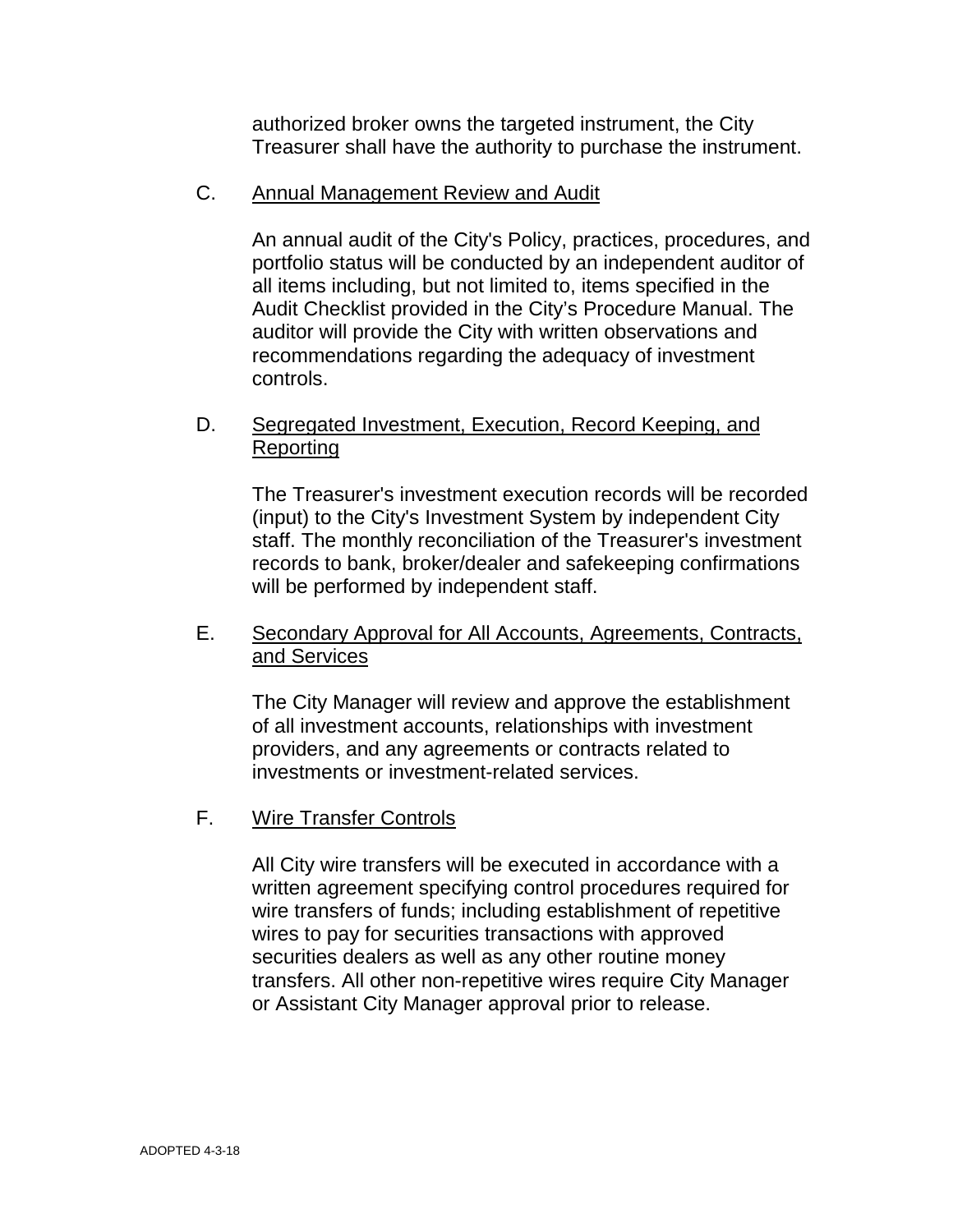## XIII. QUALIFICATIONS OF THE CITY TREASURER AND STAFF

The Treasurer for the City shall be a City employee. The Treasurer will be selected on the basis of educational background and experience relevant to the Treasury function. The City recognizes the need for and is committed to providing on-going education specific to the investment function for the Treasurer and other City staff and officials involved in the investment process.

## XIV. POLICY REVIEW

This Policy shall be reviewed annually by the City Council, at a public meeting, to ensure it meets the changing needs of the City, is consistent with the overall objectives of preservation of principal, liquidity, and return, is relevant to current financial and economic conditions, and to ensure that the City's ongoing investment practices and procedures are consistent with the Policy. The City Manager, City Treasurer, and the City Attorney shall review the Policy for compliance with the State Government Code and other related laws prior to submittal to City Council.

Any changes, whether legislative or internal, which impact the Policy will be promptly reported to the City Council.

## XV. CONFLICT OF INTEREST

Any firm proposing to provide any type of investment service to the City shall acknowledge their familiarity with the provisions of the Political Reform Act, (Government Code Section 81000 *et seq.*, and 2 Cal. Code of Regs. 18110 *et seq.*, hereinafter "PRA") and the provisions limiting contractual conflicts of interest under Government Code Section 1090 *et seq.* Any firm proposing to provide any type of investment service to the City shall also acknowledge their familiarity with and agree to abide by any Federal or State law, regulation, rule, or policy pertaining to or limiting campaign contributions by such firms, their employees, spouses, and agents.

The provisions of the PRA shall continue to apply to require disclosure and disqualification by any City official or employee and shall apply to require disclosure of the same by any candidate for City office.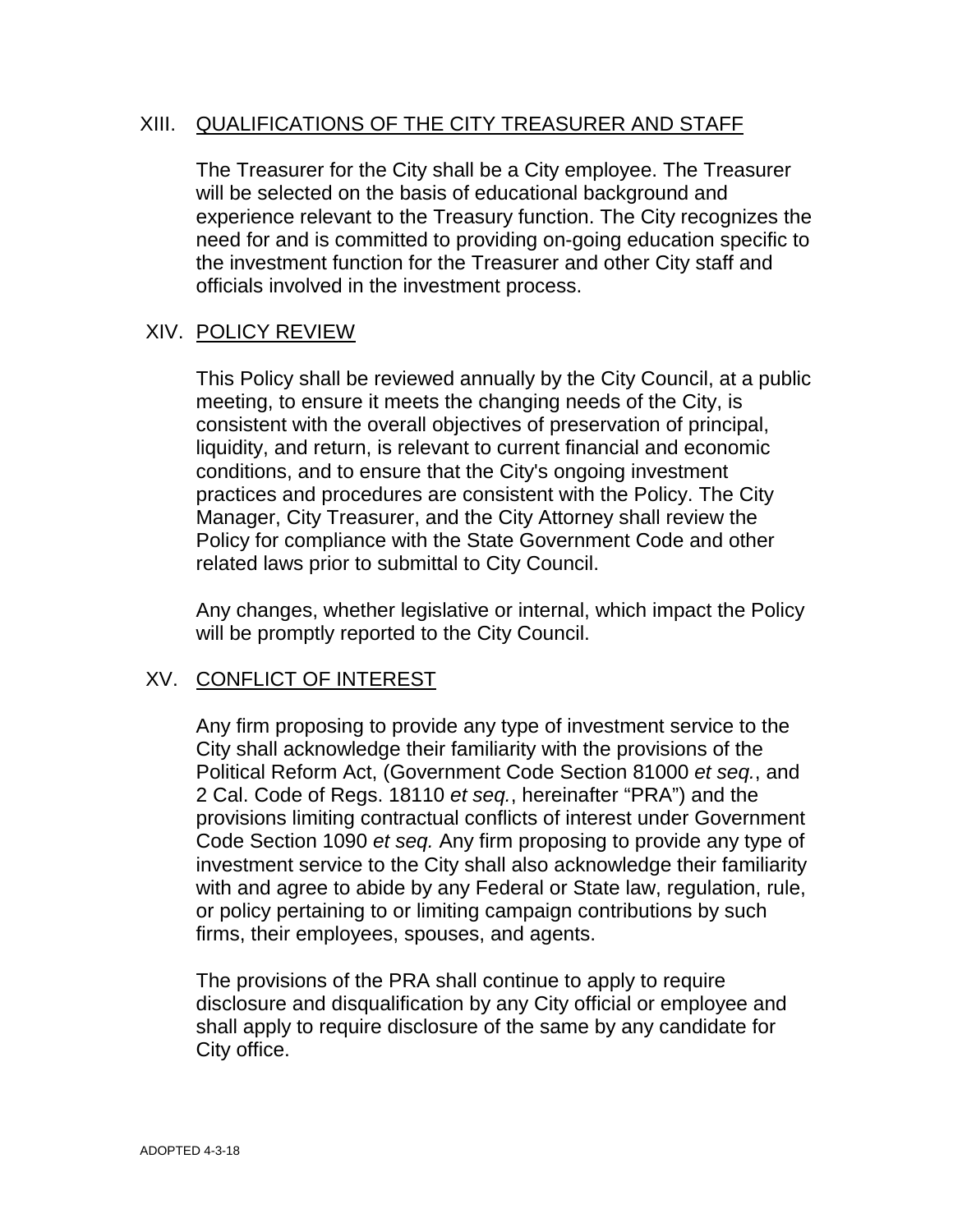All persons, firms, dealers, brokers and advisors providing investment service or bond issue assistance shall disclose to the City Manager and the Treasurer all fee sharing, fee-splitting, and commission arrangements with other entities or persons prior to the City agreeing to buy an investment, or issuing bonds.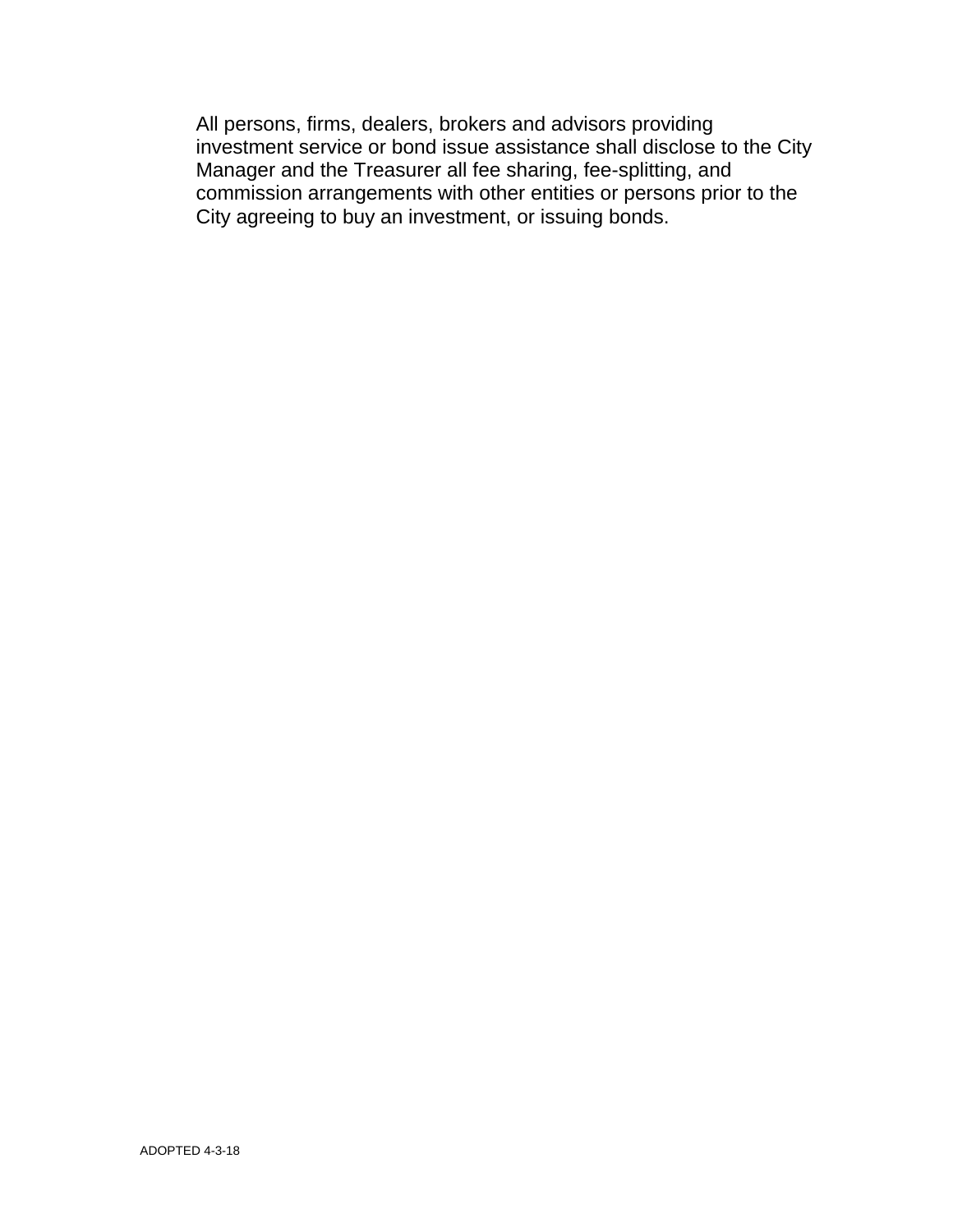## APPENDIX A GLOSSARY

## BANKER'S ACCEPTANCE (BA)

Banker's Acceptances (BAs) are instruments which arise from bank letters of credit used by importers to finance purchases of tangible goods from exporters. The letter of credit is transformed into a BA when the exporter's bank reviews, approves and stamps "accepted" on the draft. A BA is a short-term, negotiable, non-interest bearing note sold at a discount and redeemed by the accepting bank at maturity for full face value. BAs carry the issuer's pledge to pay, are backed by the underlying goods being financed and also carry the guarantee of the accepting bank. An active secondary market exists in BAs.

### BROKER

A middleman who brings buyer and seller together and handles their orders, generally charging a commission for his/her services. In contrast to a "principal" or a "dealer," the broker does not own or take a position in the security.

#### BERMUDAN CALL

Securities that may be redeemed according to a pre-specified schedule (e.g., monthly, quarterly or semi-annually) after the initial lockout period.

#### CALLABLES

Securities that the issuer has the right to redeem prior to maturity.

## CAPITAL GAIN/LOSS

Capital is another word for principal. At the purchase of an investment, capital is the cost for the security. It does not include any interest which may have accrued which is included in the total price of the security. At the time of sale, capital is the actual price received for the security. If the price is less than the price paid, a capital loss results. If the price is higher than the original price paid, a principal gain results. Actual or realized gains and losses are only realized at the time of sale, when a bonafide gain or loss occurs. Pursuant to Governmental Accounting Standards Board Statement No. 31 (titled "Accounting and Financial Reporting for Certain Investments and for External Investment Pools") (GASB #31), a change in the fair value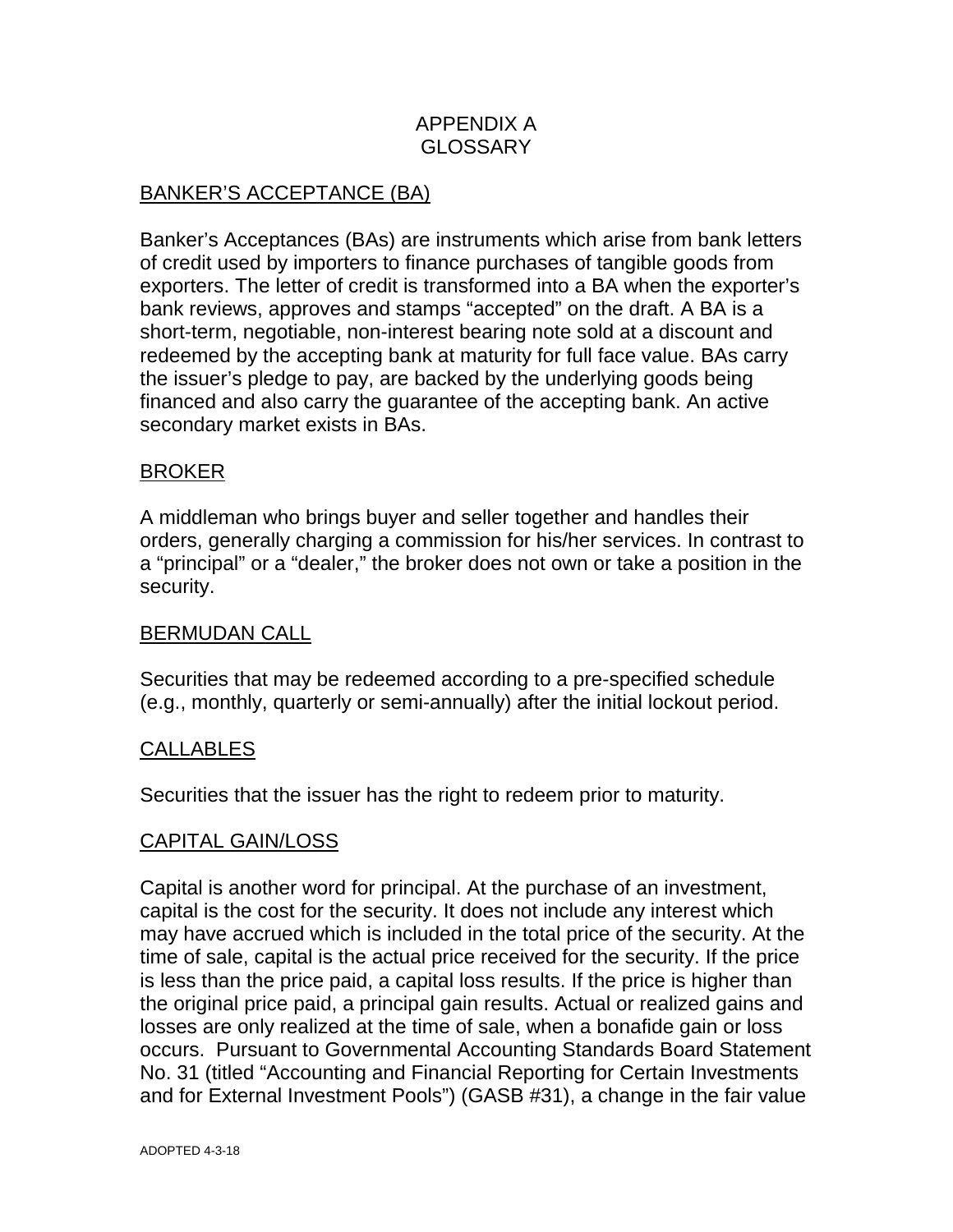of investments occurs at the end of the period based on the difference between the fair value (or commonly known as market value) at the beginning of the period and at the end of the period. The change in fair value is essentially an unrealized gain or loss.

## CERTIFICATE OF DEPOSIT (CD)

See "Negotiable CDs" and "Non-Negotiable CDs."

### CODE

Refers to California Government Code Sections 53600 and 53630 *et seq.* and all related State and Federal laws.

### COLLATERAL

Securities, evidence of deposit, or other property which a borrower pledges to secure repayment of a loan. Also refers to securities pledged by a bank to secure deposits of public monies. In California, State law requires that repurchase agreements, reverse repurchase agreements, non-negotiable CDs and public deposits be collateralized. Collateral used to secure these investments and public deposits can be any eligible security allowed by State law, ranging from U. S. Treasury securities to mortgages.

## COMMERCIAL PAPER

Commercial paper is a promissory note, usually unsecured, issued for a specific amount and maturity on a specific date. Although commercial paper does trade in the secondary market, it is not quite as liquid as treasuries and agencies. Issuers and dealers of commercial paper will, in most cases, buy back their paper. The maximum maturity of commercial paper is 270 days, although, in practice, most maturities range from 1 to 180 days. Commercial paper is normally sold at a discount from face value. Most issuers back their paper with lines of credit from banks to protect investors from the issuer's potential credit risk. Almost all commercial paper is rated with respect to credit risk.

#### DEALER

An individual or firm which ordinarily acts as a principal in security transactions. Typically, a dealer buys for his/her own account and sells to a customer from his/her inventory. His/her profit or loss is determined by the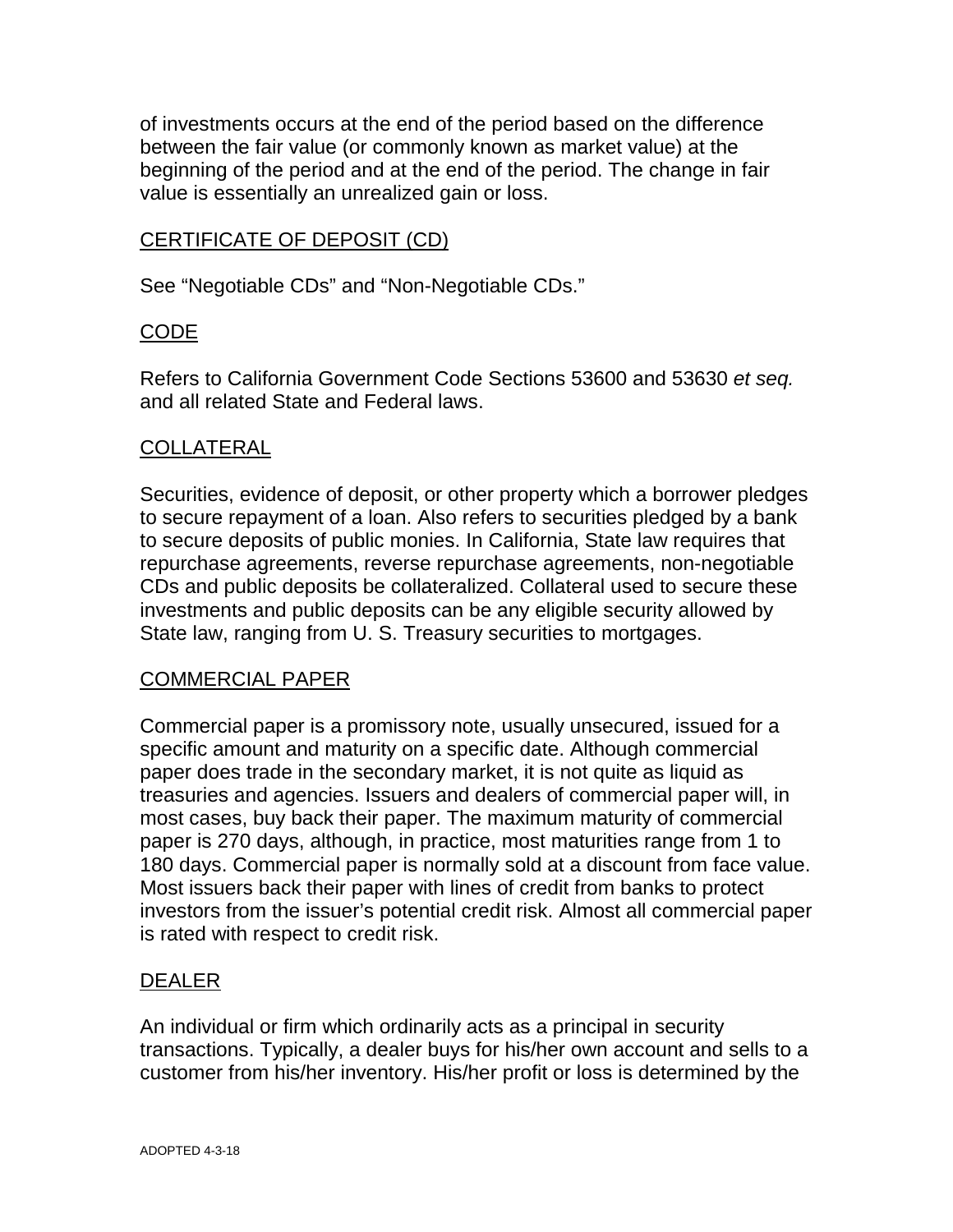difference between the price he/she pays and the price he/she receives for the same security.

## **DELIVERY**

There are two methods of delivery of securities: delivery vs. payment and delivery vs. receipt (also called free). Delivery vs. payment is delivery of securities with an exchange of money for the securities. Delivery vs. receipt is delivery of securities with an exchange of a signed receipt for the securities.

## **DERIVATIVE**

Derivative securities are investments which are created or derived from other securities. A good example is a Treasury strip. Treasury notes and bonds receive interest every six months. Before electronic record keeping, the interest was represented by coupons attached to the physical note or bond. In order to receive interest, the investor presented the coupons. Therefore, Treasury notes, bonds and all other securities which pay interest semi-annually became known as "coupon securities." When the principal and coupon portions of a bond are separated, the resulting parts are known as strips, because the coupons have been "stripped" away. What remains are two different investment types, the interest only strip and the principal only strip. These investments have very different characteristics than the underlying original security.

Other commonly used derivative securities include forward currency contracts, Treasury futures contracts and stock index futures contracts. Other commonly used derivatives are options. For example, options to buy or sell Treasury securities. These derivatives are most often used to "hedge" a position. Many of these types of derivatives have been around for twenty years or more.

Exotic derivatives are derivatives which have been developed only over the last few years and are relatively untested. Most are not widely traded and they are frequently customized for a particular customer. This group of securities is therefore very illiquid, difficult to value and subject to volatile price swings. Examples of exotics include a wide variety of investment types whose common characteristic is that the interest rate is tied to a particular benchmark rate, or a relationship between rates.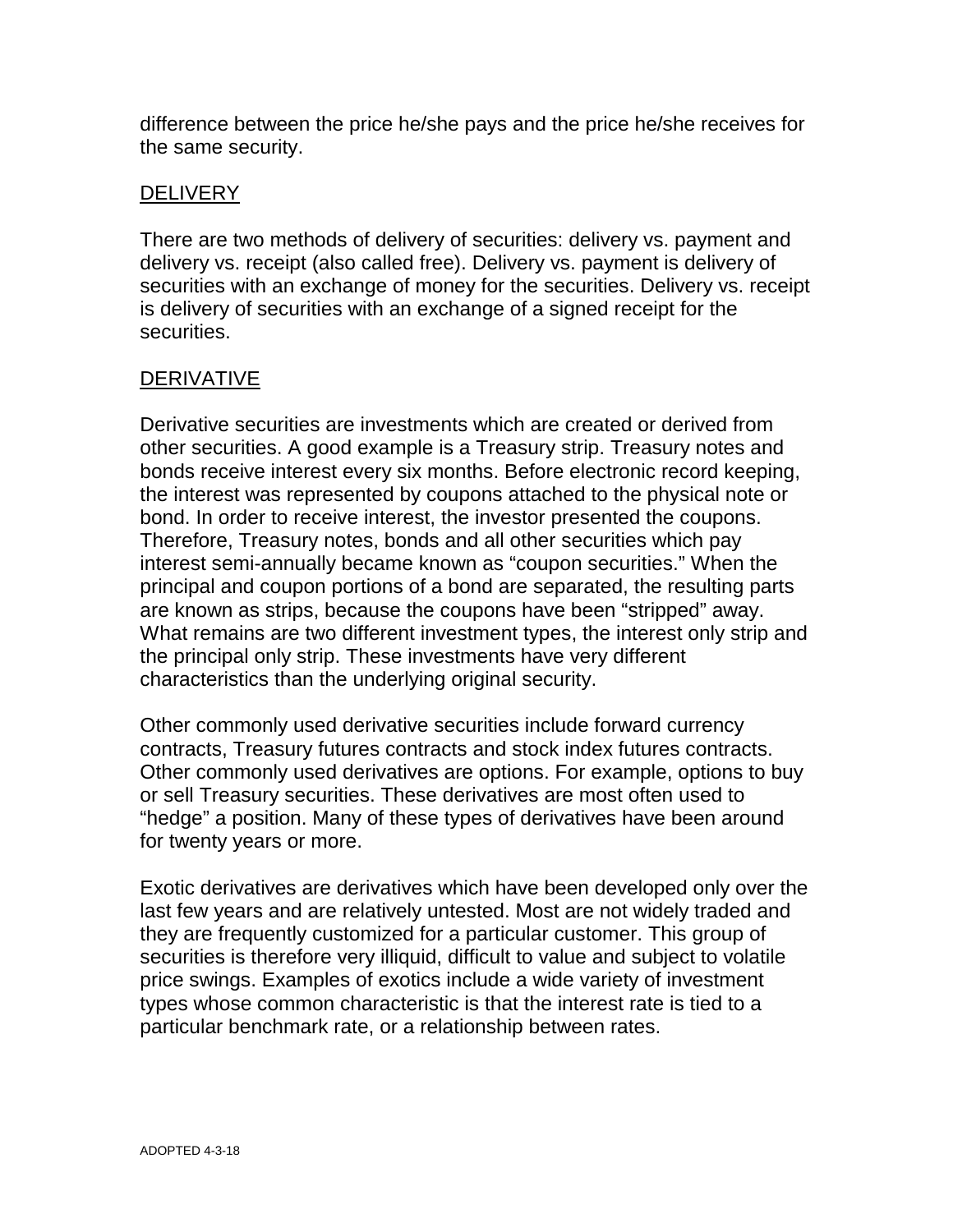## ELIGIBLE BANKER'S ACCEPTANCES

In the BA market, an acceptance may be referred to as eligible because it is acceptable by the Federal Reserve Bank (Fed) as collateral at the Fed discount window and/or because the accepting bank can sell it without incurring a reserve requirement.

### EUROPEAN CALL

Securities that may be redeemed only one time on a pre-specified date after the initial lockout period.

## FEDERAL CREDIT AGENCIES

Agencies of the Federal government set up to supply credit to various classes of institutions and individuals; i.e., S & Ls, small business firms, students, farmers, farm cooperatives and exporters.

## FEDERAL DEPOSIT INSURANCE CORPORATION (FDIC)

The Federal Deposit Insurance Corporation (FDIC) is an independent agency of the federal government which preserves and promotes public confidence in the U.S. financial system by insuring deposits in banks and thrift institutions for at least \$250,000; by identifying, monitoring and addressing risks to the deposit insurance funds; and by limiting the effect on the economy and the financial system when a bank or thrift institution fails.

#### FEDERAL HOME LOAN BANKS (FHLB)

The institutions which regulate and lend to savings and loan associations. The FHLB plays a role analogous to that played by the Fed vis-à-vis member commercial banks.

#### ISSUER

Any corporation, governmental unit or financial institution which borrows money through the sale of securities.

#### LIQUIDITY

A liquid asset is one which can be converted easily and rapidly into cash without a substantial loss of value. In the money market, a security is said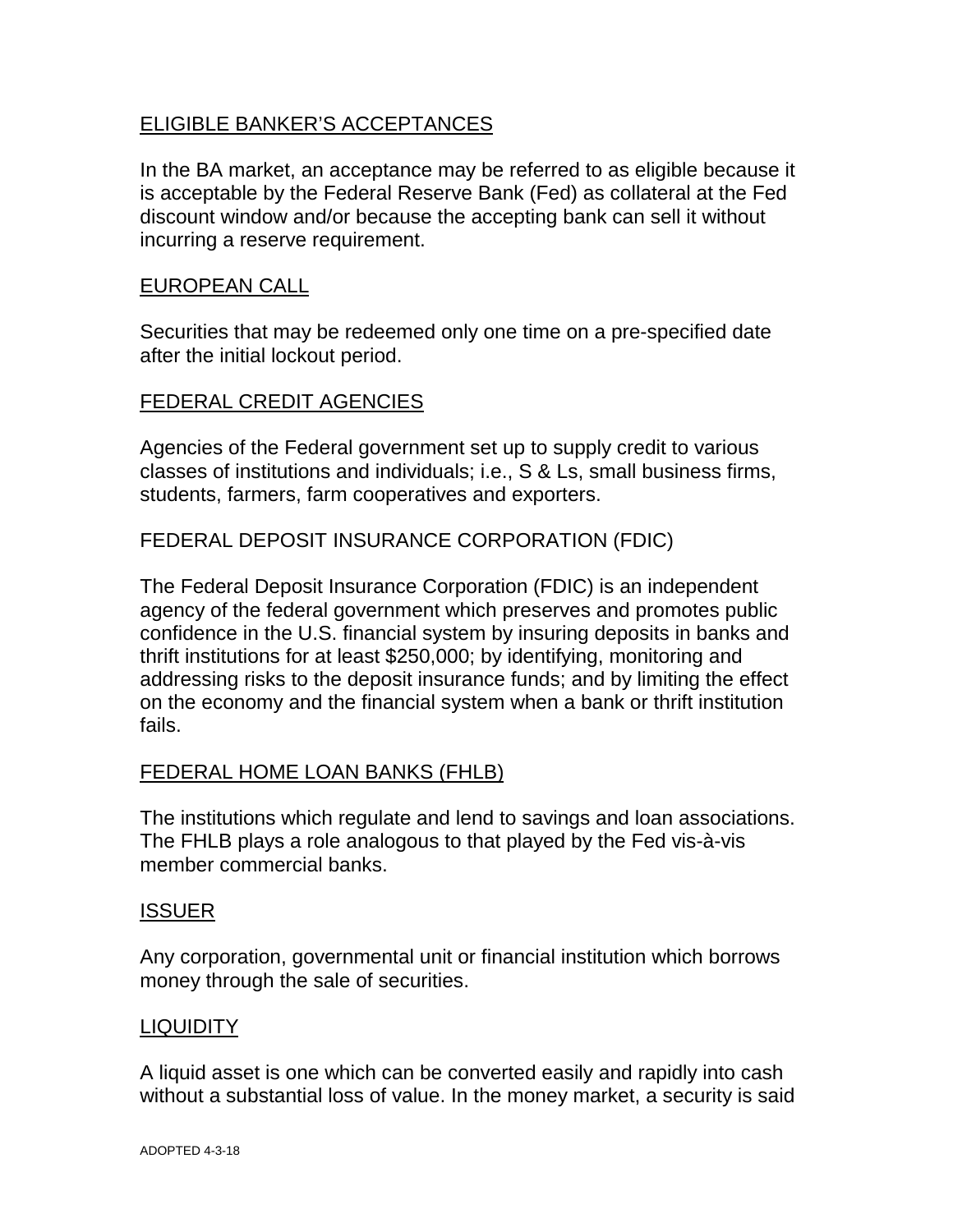to be liquid if the spread between bid and asked price is narrow and reasonable size can be done at those quotes. U. S. Treasury bills are very liquid and are sometimes called "cash."

## LOCKOUT PERIOD

The period of time that an issuer of callable securities cannot call the securities.

### MAKING A MARKET

A dealer is said to be making a market in a given security when he/she stands prepared to buy or sell at the bid and offer prices that he/she quotes. The market is maintained when he/she continues to quote bids and offerings over a period of time.

#### MARKETABILITY

A measure of the ease with which a security can be sold in the secondary market.

### **MATURITY**

The date upon which the principal or stated value of an investment becomes due and payable.

## MORTGAGE-BACKED SECURITIES

Investments whose principal and interest are generated by the payment of interest and principal on a group or pool of single-family, multi-family, or mobile homes. There are many types of mortgage-backed securities with varying levels of risk. Some mortgage pools are partly insured by a government agency or a private entity. Some mortgage pools are divided, with mortgage principal repayments first paying off certain investors prior to other investors receiving principal repayments. The total return to the investor varies depending upon the rate of repayment of principal, the relationship between the original mortgage rate and prevailing rates, the number of foreclosures, losses due to fire, flood, earthquake, etc. A prudent investor investigates the particular characteristics of each individual pool to determine the level of risk and thoroughly understands the web of economic variables which affect maturity, price volatility, rate of return, and ultimate repayment of capital invested.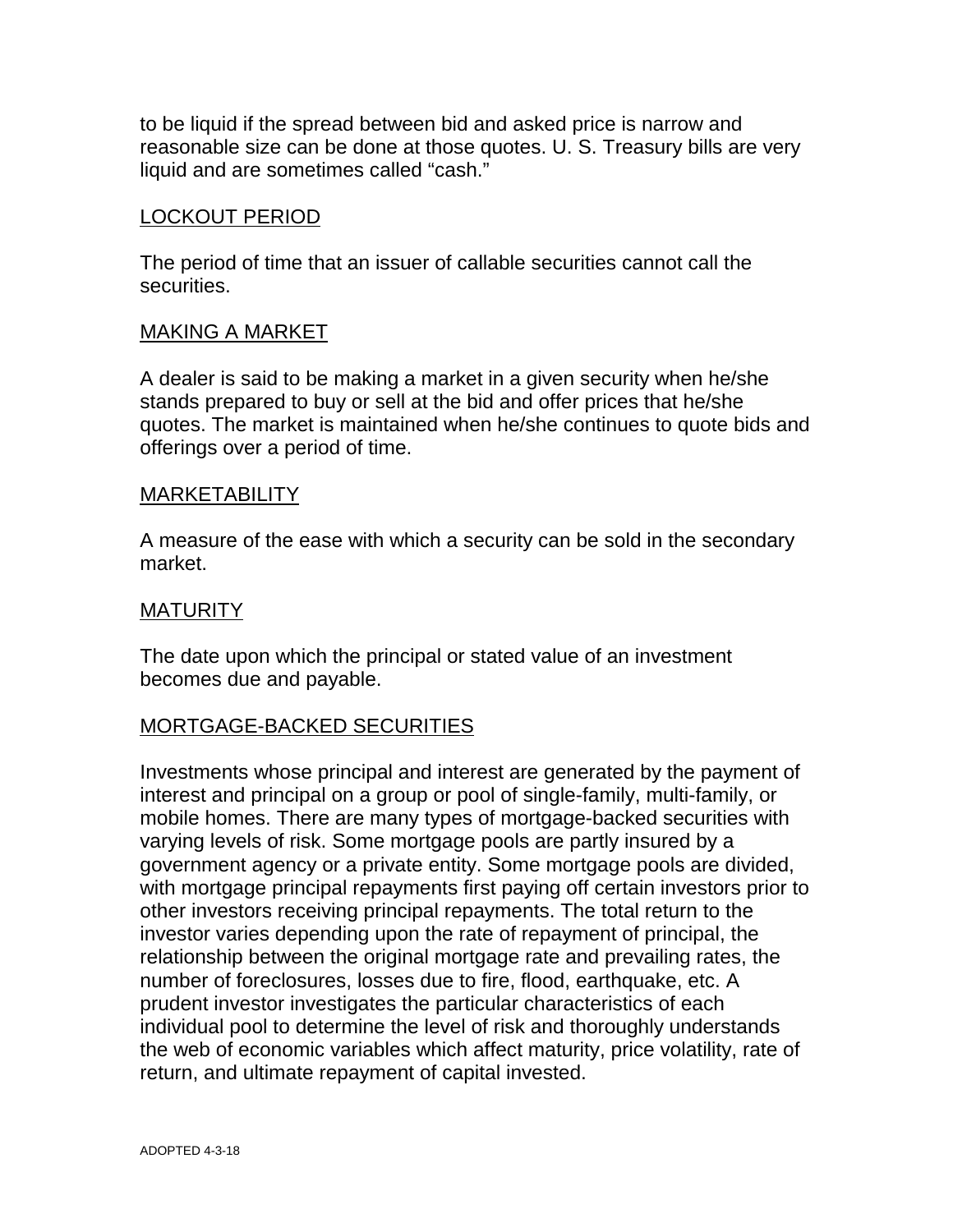## NEGOTIABLE

A term used to designate a security, the title to which is transferable by delivery.

## NEGOTIABLE CERTIFICATE OF DEPOSIT

A large-denomination CD is generally issued in \$1 million increments. They are issued at face value and typically pay interest at maturity, if maturing in less than twelve (12) months. CDs which mature beyond this range pay interest semi-annually. Negotiable CDs are issued by: U. S. banks (domestic CDs); U. S. branches of foreign banks (Yankee CDs) and thrifts. There is an active secondary market for negotiable domestic and Yankee CDs. However, the negotiable thrift CD secondary market is limited. Yields on CDs exceed those on U. S. Treasuries and Agencies of similar maturities. This higher yield compensates the investor for accepting the risk of reduced liquidity (CDs, especially those issued by small and less wellknown banks, are less liquid) and the risk that the issuing bank might fail. The Code does not require the collateralization of negotiable CDs. Bank rating services are available to assist the investor in selecting CDs issued by the most creditworthy banks.

## NON-NEGOTIABLE CERTIFICATE OF DEPOSIT

A time deposit with financial institution which earns interest at a specified rate for a specified term. Liquidation of the CD prior to maturity incurs a penalty. There is no secondary market for those instruments. They are not liquid. The Code classifies these investments as public deposits and requires all State financial institutions to provide collateral to secure them. Generally, financial institutions use mortgages to collateralize these deposits. The collateral is held only by financial institutions authorized by the Superintendent of Banks which administrates the collateral program for public agencies. In the event of a default by the financial institution with whom the time deposit was placed, the local agency would own the underlying collateral which it could sell. In practice, it may be difficult to obtain and sell mortgages quickly because of the length of bankruptcy proceedings and the conditions present in the real estate market.

## PORTFOLIO

Collection or group of securities held by an investor.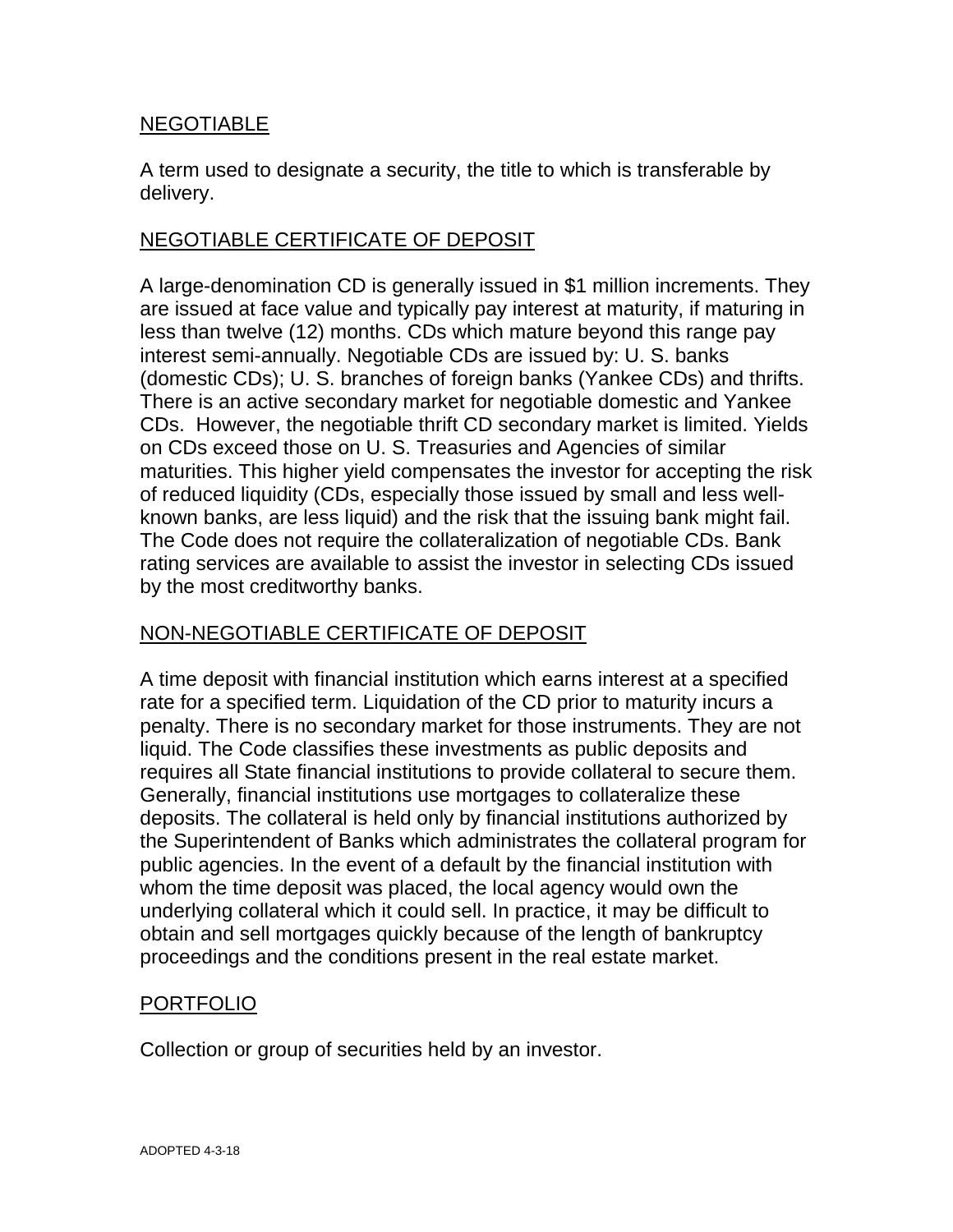## PRINCIPAL

Principal describes the original cost of a security. It represents the amount of capital or money which the investor puts up for the investment.

### RATE OF RETURN

When an investment matures, the investor receives the original amount invested plus interest. The earnings' rate, expressed as a percentage, is the yield to maturity. When an investment is sold, the investor receives more or less than the original amount invested plus interest earned. The total amount earned expressed as a percent of the original amount invested is the total rate of return. It takes into consideration principal gains and losses.

### RATINGS

An evaluation given by Moody's, Standard & Poor's, Fitch, or other rating services of a security's creditworthiness.

#### REPURCHASE AGREEMENTS (REPOs)

The purchase of portfolio securities by a public body (or any other investor), with a simultaneous agreement to resell the securities back to the seller on a specific future date, at the original purchase price, plus a negotiated interest payment. California State law requires that repurchase agreements be collateralized.

#### SAFEKEEPING

A service to customers rendered by banks for a fee whereby securities and valuables of all types and descriptions are held in the bank's vaults for protection.

#### SECONDARY MARKET

A market made for the purchase and sale of outstanding issues following the initial distribution. For example, once the U. S. Treasury issues a note, it can be easily bought and sold again in the secondary market.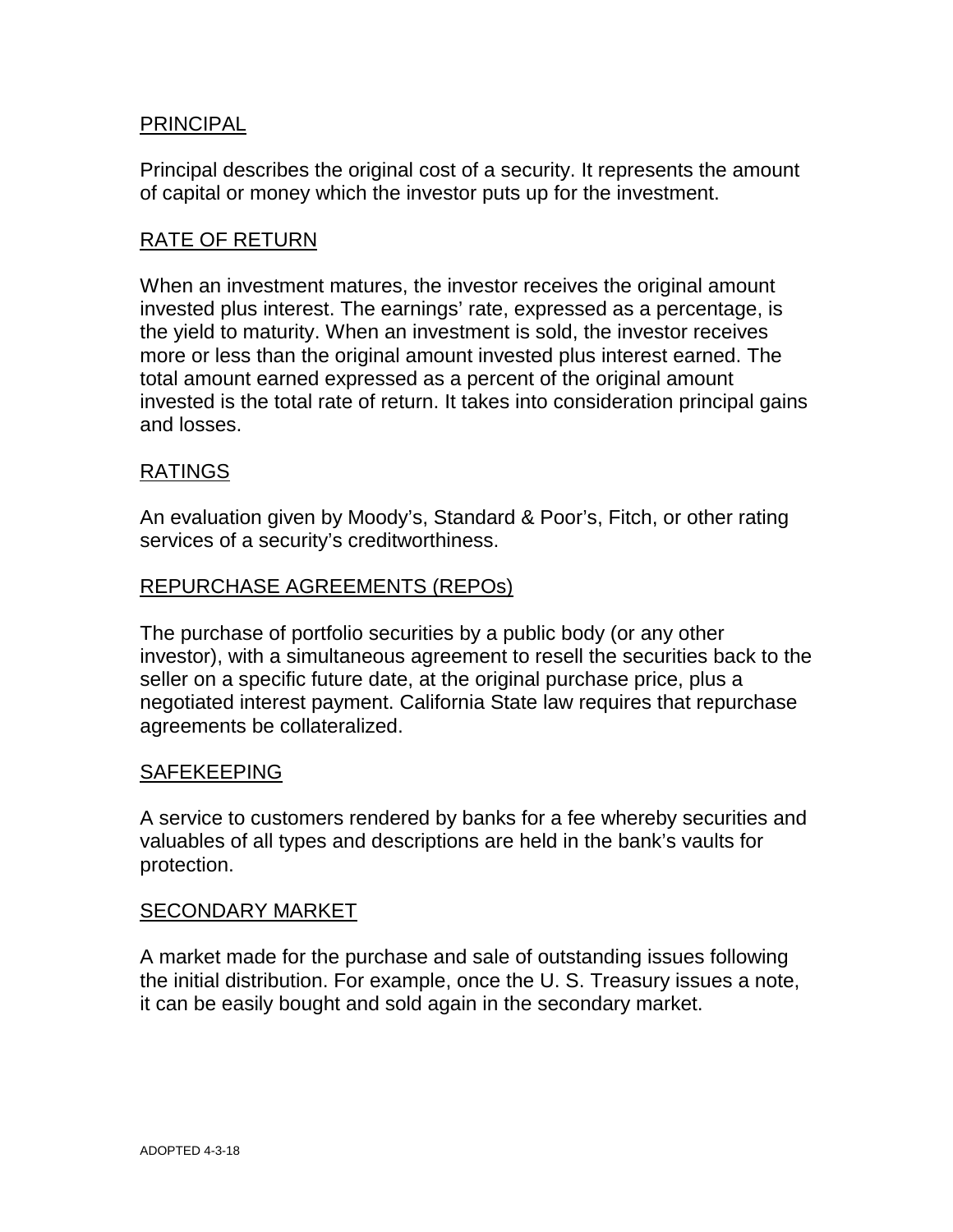## SECURED DEPOSITS

Bank deposits of State or local government funds which, under the laws of certain jurisdictions, must be secured by the pledge of acceptable securities (collateral).

## TREASURY BILL

A non-interest-bearing discount security issued by the U. S. Treasury to finance the National debt. Most bills are issued to mature in three months, six months or one year.

### TREASURY BONDS

Direct debt obligations of the Federal Government, issued by the U.S. Department of the Treasury with original maturity of a 30 year term.

### TREASURY NOTES

Direct debt obligations of the Federal government, issued by the U. S. Department of the Treasury with original maturity of over one year up to ten years.

#### WIRE TRANSFER

A computer message system linking major banks. It is used not for effecting payments, but as a mechanism to advise the receiving bank of some action which has occurred; i.e., the payment by a customer of funds into that bank's account.

#### YIELD CURVE

When interest rates or yields are plotted across a horizontal axis representing time, for example, three months, six months, one year, etc., the shape which results is called a yield curve. The yield curve is used by investors to assist in the maturity selection process. Since yields are normally higher the longer an investment's maturity, the shape is usually upward sloping. However, the yield curve moves constantly and may be steep, flat, negatively sloping or some combination of these. Obviously, if a two-year investment yields exactly the same as a three-year investment, a three-year investor is not being compensated for the additional year of credit and interest rate risk.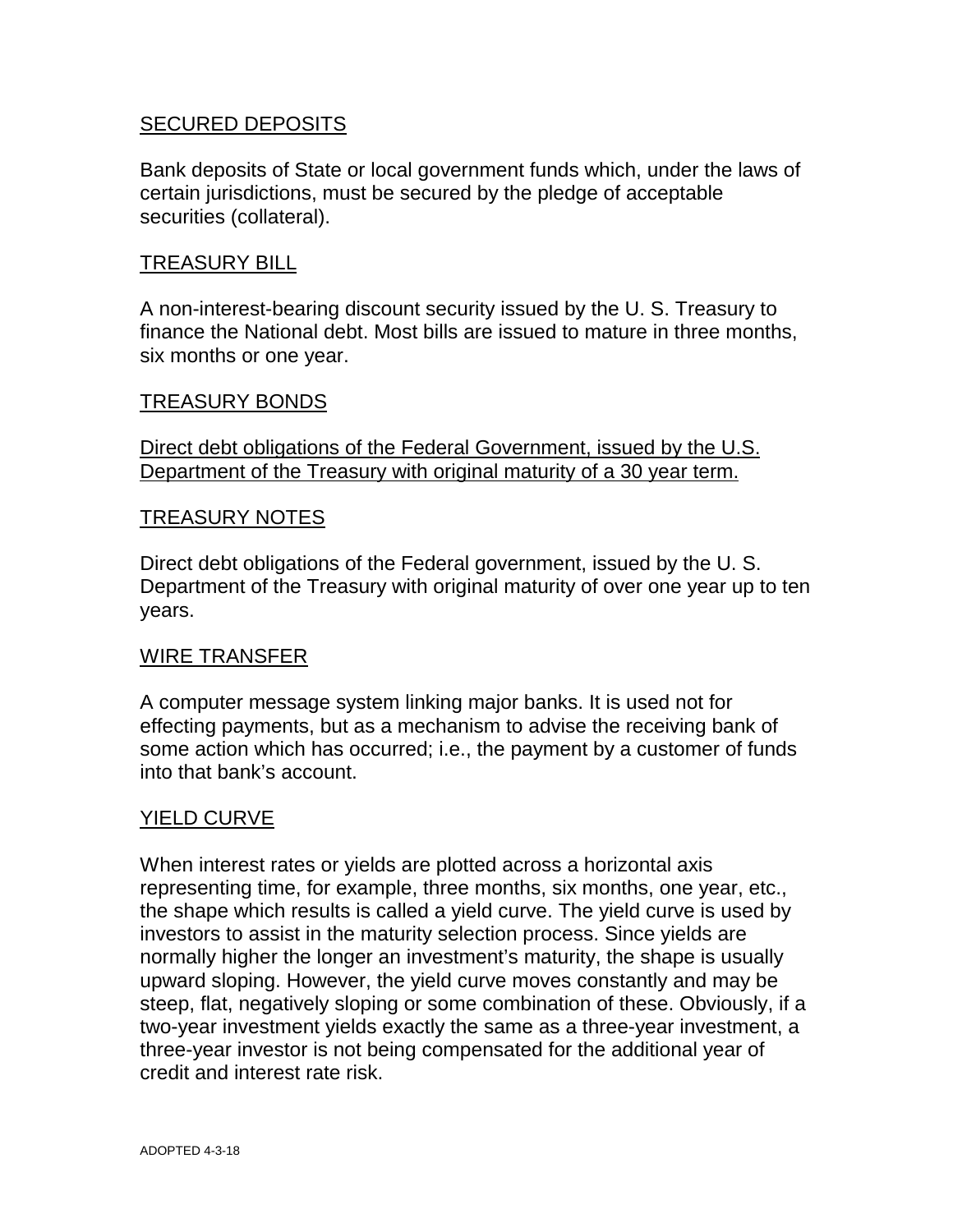## ZERO-COUPON BOND

A zero-coupon does not pay any interest until maturity. The coupon of interest portion of the bond is essentially zero percent. These bonds are sold at deep discounts to their par or face value. When the investment matures, the investor receives the full par value.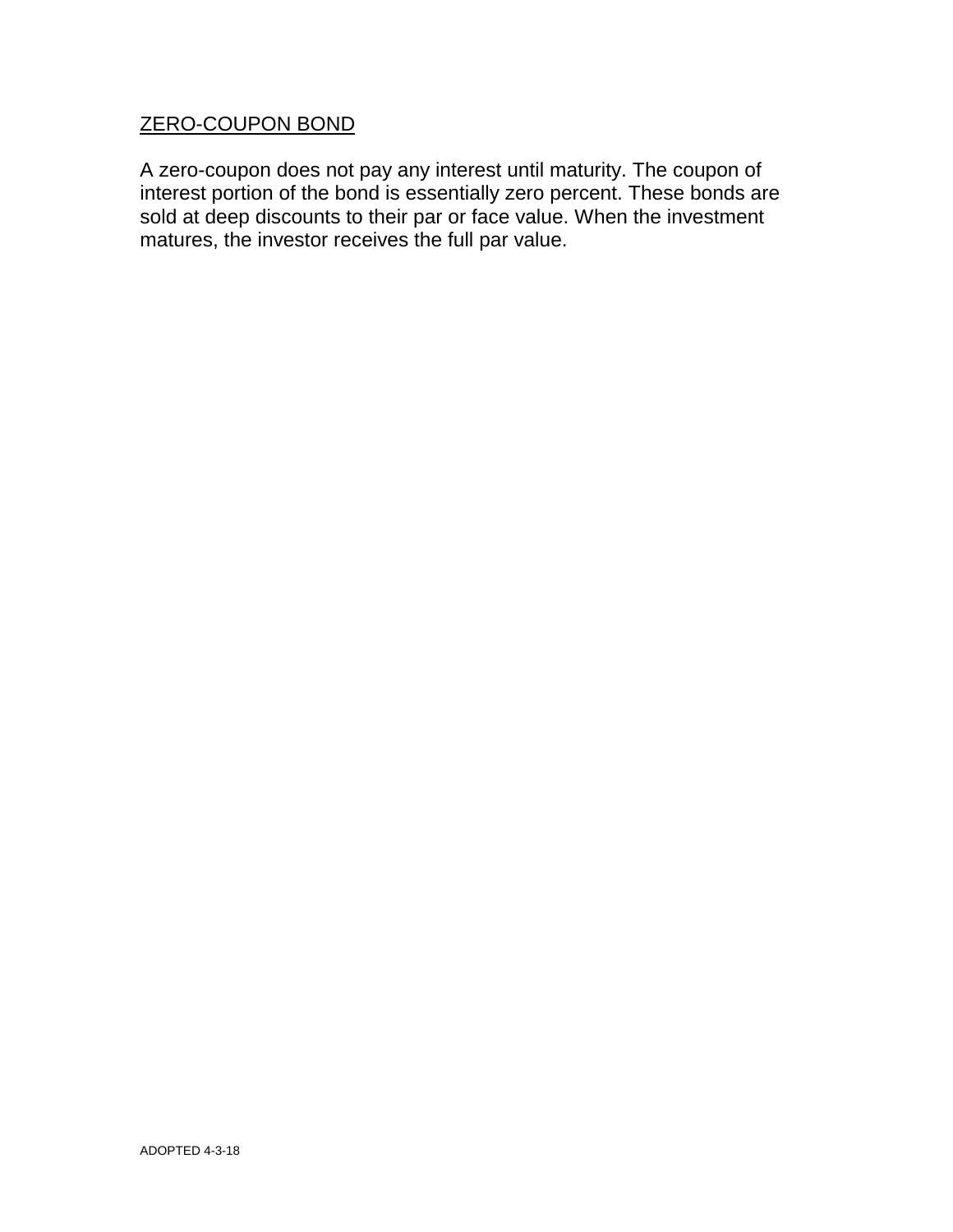# APPENDIX B

## ILLUSTRATION OF CITY'S DIVERSIFICATION GUIDELINES AND RELEVANT GOVERNMENT CODE PROVISIONS

|                                                                                                                                                                                                                                                                                                                                                                                                                                                                                                                                                                                                        |                                  |                                                 | <b>City Policy</b>                                       |                                                           |
|--------------------------------------------------------------------------------------------------------------------------------------------------------------------------------------------------------------------------------------------------------------------------------------------------------------------------------------------------------------------------------------------------------------------------------------------------------------------------------------------------------------------------------------------------------------------------------------------------------|----------------------------------|-------------------------------------------------|----------------------------------------------------------|-----------------------------------------------------------|
| <b>Investment Type</b>                                                                                                                                                                                                                                                                                                                                                                                                                                                                                                                                                                                 | Government<br>Code               | % Limit of<br><b>City's Total</b><br>Portfolio* | <b>City Max. Term</b><br><b>Limit Per</b><br>Transaction | <u>Issuer</u><br>Limit                                    |
| U.S. Treasury Bills, Notes,<br><b>Bonds</b>                                                                                                                                                                                                                                                                                                                                                                                                                                                                                                                                                            | §53601(b); No<br>limit           | No limit                                        | 5 years                                                  | No limit                                                  |
| <b>Obligations of Federal</b><br><b>Agencies or Government-</b><br><b>Sponsored Enterprises</b><br>Federal Home Loan Bank (FHLB)<br>Federal Farm Credit Bank (FFCB)<br>Federal Home Loan Mortgage<br>Corporation (Freddie Mac)<br>Federal National Mortgage Association<br>(Fannie Mae)<br>Federal Agricultural Mortgage<br>Corporation (Farmer Mac)<br>Government National Mortgage<br>Association (Ginnie Mae)<br><b>Community Development Corporation</b><br>(CDC)<br>Student Loan Marketing Association<br>(Sallie Mae)<br>Small Business Administration (SBA)<br>Tennessee Valley Authority (TVA) | §53601(f); No<br>limit           | 70%                                             | 5 years                                                  | No limit                                                  |
| <b>Banker's Acceptances</b>                                                                                                                                                                                                                                                                                                                                                                                                                                                                                                                                                                            | §53601(g); 40%<br>Max.; 180 days | 20%                                             | 180 days                                                 | 5%                                                        |
| <b>Time Certificate of Deposit</b><br>(Non-negotiable CDs)                                                                                                                                                                                                                                                                                                                                                                                                                                                                                                                                             | §53649; No limit                 | 30%                                             | 5 years                                                  | <b>FDIC</b><br><b>Insured</b><br>or<br>collatera<br>lized |
| <b>Negotiable CDs</b>                                                                                                                                                                                                                                                                                                                                                                                                                                                                                                                                                                                  | §53601(i); 30%<br>Max.           | 30%                                             | 5 years                                                  | <b>FDIC</b><br><b>Insured</b>                             |
| Repurchase Agreements                                                                                                                                                                                                                                                                                                                                                                                                                                                                                                                                                                                  | §53601(j); 1 year                | 10%                                             | 92 days                                                  | No limit                                                  |
| <b>Commercial Paper</b>                                                                                                                                                                                                                                                                                                                                                                                                                                                                                                                                                                                | §53601(h); 25%                   |                                                 |                                                          |                                                           |
|                                                                                                                                                                                                                                                                                                                                                                                                                                                                                                                                                                                                        | Max.; 270 days                   | 25%                                             | 270 days                                                 | 5%                                                        |
| LAIF                                                                                                                                                                                                                                                                                                                                                                                                                                                                                                                                                                                                   | §16429.1                         | No limit                                        | N/A                                                      | N/A                                                       |
| <b>OCIP</b>                                                                                                                                                                                                                                                                                                                                                                                                                                                                                                                                                                                            | §53684                           | No limit                                        | N/A                                                      | N/A                                                       |
| <b>Investment Joint Powers</b><br><b>Authorities</b>                                                                                                                                                                                                                                                                                                                                                                                                                                                                                                                                                   | §6509.5 and                      | 30%                                             | N/A                                                      | N/A                                                       |